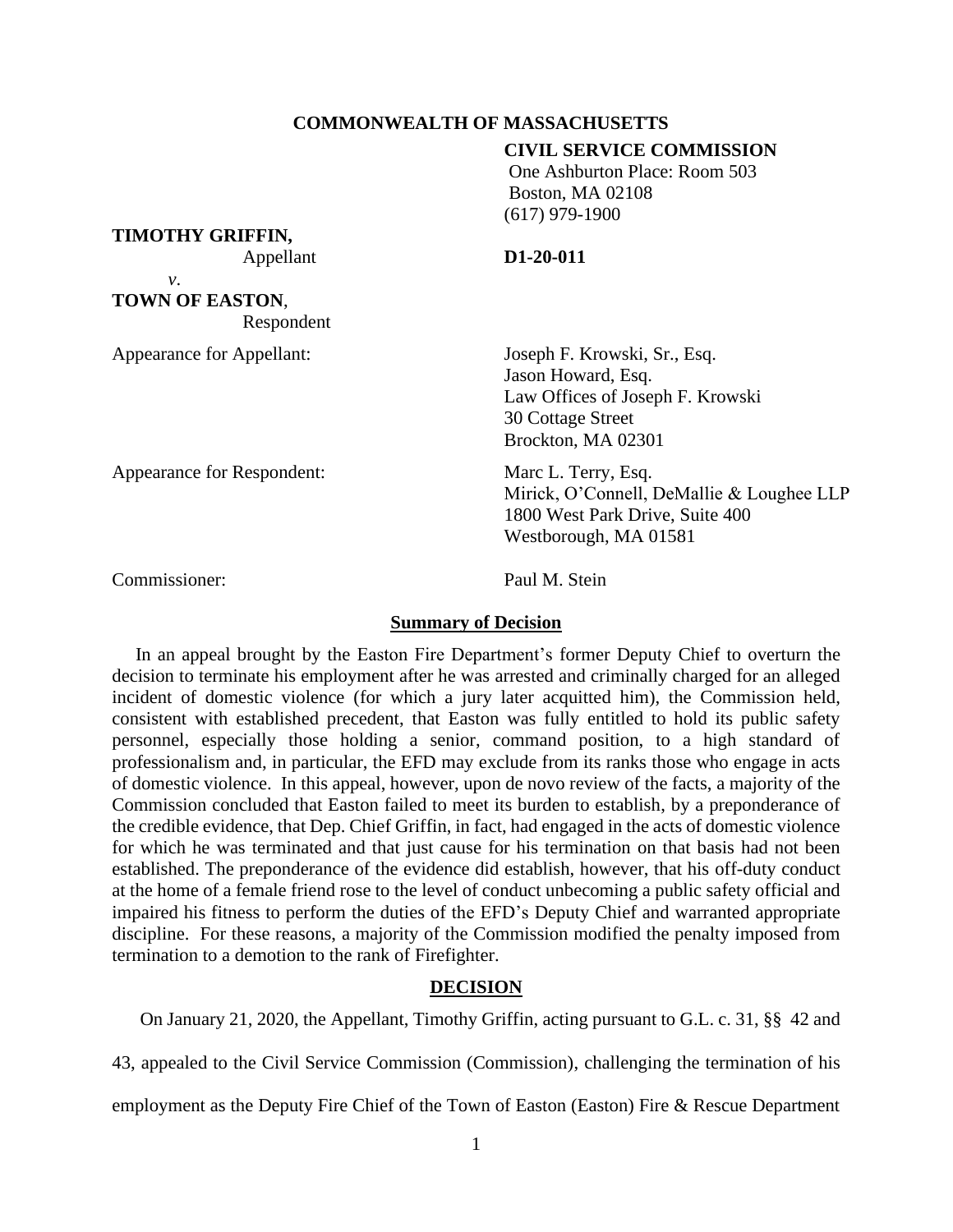(EFD).<sup>1</sup> The Commission held pre-hearing conferences at the UMass School of Law in Dartmouth on February 28, 2020 and scheduled a full hearing to be held at that location on May 29, 2020.

In March 2020, due to the COVID-19 State of Emergency, by order of the Governor, all but essential businesses in the Commonwealth were closed. The Commission's Boston office and the UMass School of Law were closed to the public. By Order on March 12, 2020 (updated June 9, 2020), the Commission approved emergency procedures to provide services to the public, including, among other things, enabling remote full evidentiary hearings of civil service appeals.

The full hearing scheduled for May 29, 2020 was converted to a remote hearing and, pursuant to a Procedural Order for Remote Hearings dated June 1, 2020, the Commission held a full evidentiary hearing via Webex videoconference over three (3) days on July 27, 29 and 31, 2020.<sup>2</sup> The remote evidentiary hearing was recorded and a link to the recordings was provided to the parties.<sup>3</sup> The full hearing was declared private, with witnesses sequestered. Twelve  $(12)$  exhibits were received in evidence at the hearing (*Exhs. 1, 2a through 2e, 3a & 3b, 4a & 4b, 5 through 8, 12 through 14 & 15a through 15d*); three documents were marked for Identification (*Exhs. 9ID & 10ID (later withdrawn) & 11ID*). The Commission received Proposed Decisions from the parties on October 30, 2020.

<sup>&</sup>lt;sup>1</sup> The Standard Adjudicatory Rules of Practice and Procedure, 801 CMR §§ 1.00, *et seq.*, apply to adjudications before the Commission with G.L. c. 31, or any Commission rules, taking precedence.

<sup>&</sup>lt;sup>2</sup> On June 10, 2020, I received the Appellant's "Motion and Memorandum in Opposition to a Full Hearing By Means of Videoconference as Opposed to In-Person Proceedings", which the Respondent opposed. By Interim Order dated July 3, 2020, I denied the motion. The Appellant filed a civil action in the Suffolk Superior Court for preliminary injunctive relief from the Interim Order. The Superior Court (Sullivan, J.) denied that relief. See Griffin v. Massachusetts Civil Service Comm'n, Suffolk Super. Ct., Civil Action No. 2084CV01491 (July 20, 2020), Section 118 petition denied, Mass. App. Ct. No. 2020-J-335 (July 23, 2020). See also, Vasquez Diaz v. Commonwealth, 487 Mass. 336 (2021) (rejecting constitutional challenges to virtual hearing on motion to suppress); Derosiers v. Governor, 486 Mass. 539 (upholding Governor's authority to declare COVID-19 State of Emergency).

 $3$  If there is a judicial appeal of this decision, the plaintiff in the judicial appeal is obligated to use the Webex recordings to provide an accurate transcript, satisfactory to the court, to the extent that he/she wishes to challenge the decision as unsupported by the substantial evidence, arbitrary and capricious, or an abuse of discretion.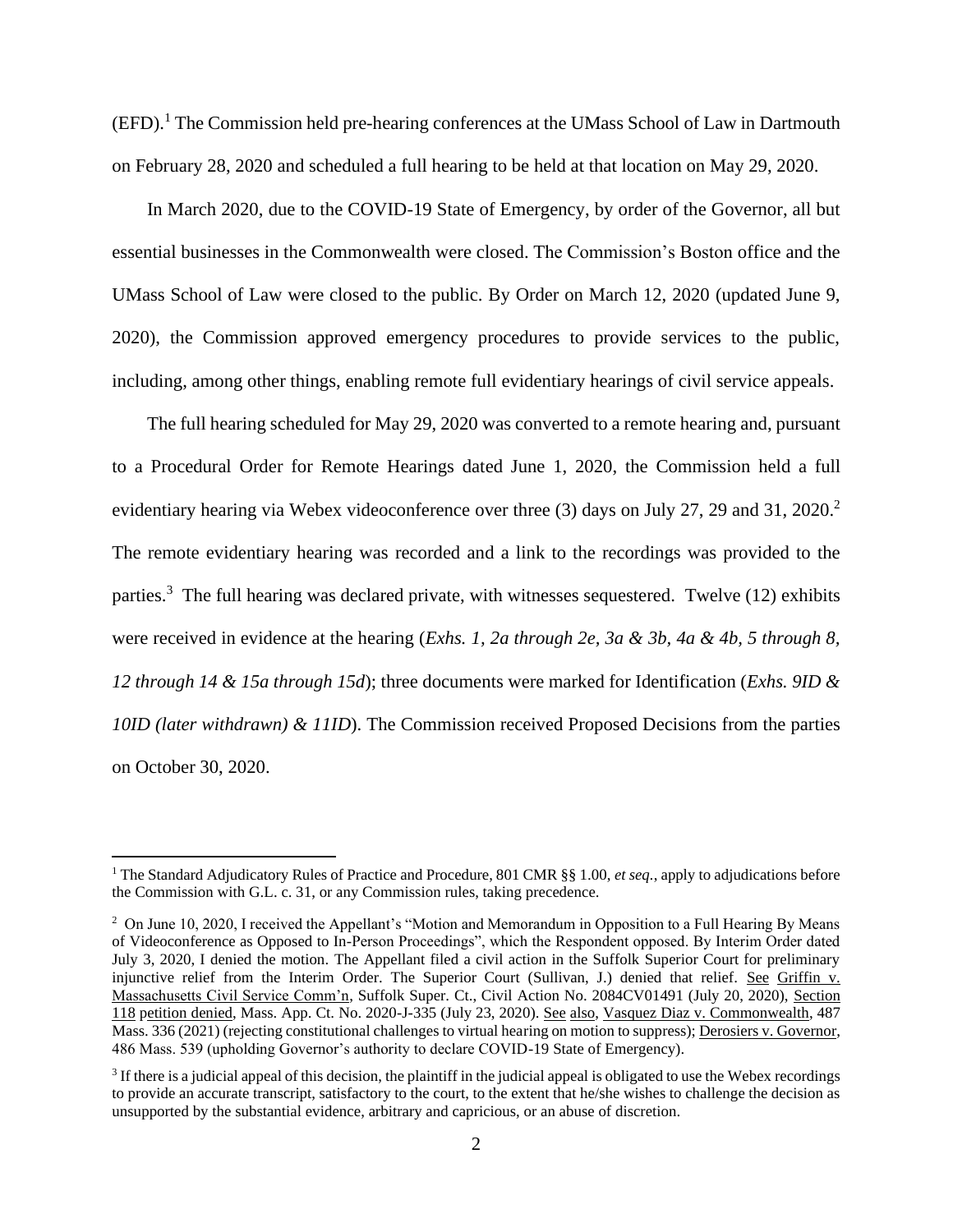On October 29, 2021, after the conclusion of the full hearing before the Commission, but prior to issuance of this decision, the Appellant filed a "Motion and Memorandum For a Summary Decision Allowing his Appeal and Reinstating His Employment as a Matter of Law", to which was attached an Exhibit A (containing a copy of the Docket in the matter of Commonwealth v. Griffin, Bristol Sup. Ct. No. 1873CR00156 ["the criminal matter"] together with three jury verdict slips in that matter); Exhibits B through D (containing a series of e-mail exchanges among counsel and the Commission regarding the criminal matter); and Exhibit E (containing a letter, dated October 13, 2021, from the Bristol District Attorney's Office regarding the witness [referred to in the letter and in this Decision as Ms. A] who testified in the criminal matter and at the hearing in this appeal). On October 29, 2021, the Appellant also filed a "Motion and Memorandum to Reopen the Record" to receive in evidence the October 13, 2021 letter (Exhibit E to the above-referenced Motion for Summary Decision). Finally, on November 11, 2021, the Appellant filed a "Supplemental Motion to Reopen the Record" to receive in evidence certain testimony from the criminal matter. Easton opposed both motions. I have allowed the Motions to Reopen the record, in part, to take administrative notice of the documents attached as Exhibit A and Exhibit B in the Motion to Reopen the Record (marked respectively as *PHExh.1 & PHExh.2*), the Attleboro Police Department Duty Rosters submitted in support of the Motion to Reopen the Record (*marked as PHExh.3*), and to admit in evidence "Counsel's Affidavit" also submitted in support of the Motion (*marked PHExh.4*), for such purpose and with such weight as I have deemed appropriate, as more fully explained in this Decision. I deny the Motion for Summary Decision. For the reasons stated herein, the Appellant's appeal is allowed, in part, and the termination is modified to a demotion to the position of Firefighter and a disqualification from promotion to a supervisory position for five years.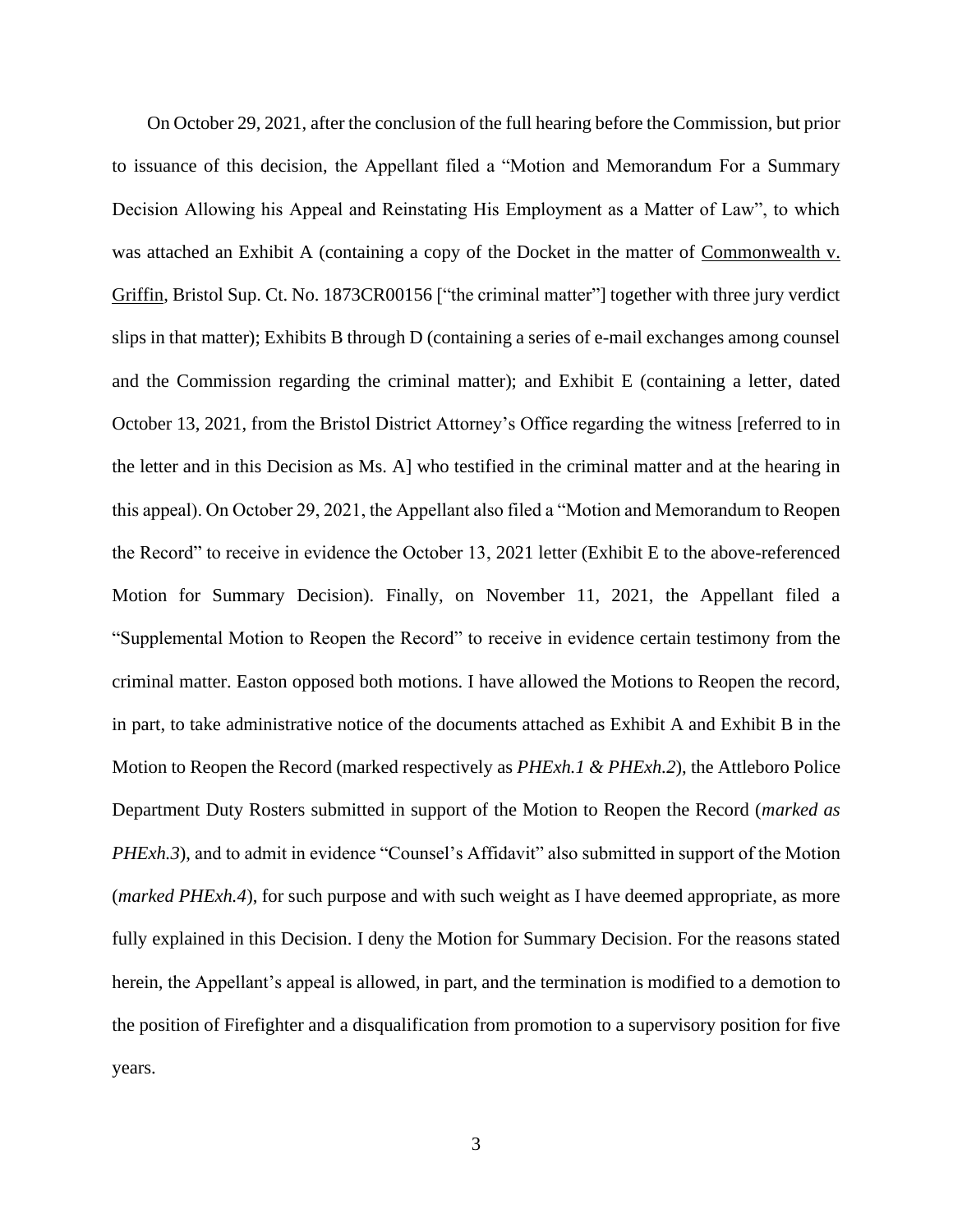## **FINDINGS OF FACT**

Based on the Exhibits entered into evidence and the testimony of the following witnesses:

*Called by Respondent*:

- Kevin Partridge, EFD Fire Chief
- Conner Read, Easton Town Administrator
- Timothy Cook, Lieutenant, Attleboro Police Department
- Richard Campion, Sergeant, Attleboro Police Department
- $\blacksquare$  Ms.  $A^4$

*Called by the Appellant:*

- Timothy Griffin, Appellant
- **Justin Volpe, Commonwealth of Massachusetts Department of Children & Families**

and taking administrative notice of all matters filed in the case, pertinent law and inferences from the credible evidence, I find the facts stated below.

- 1. The EFD is a municipal fire department of approximately 41 members who provide fire prevention and suppression services, as well as emergency medical services, to the citizens of Easton as well as mutual aid to surrounding communities. (*Testimony of Partridge*)
- 2. At the time of the hearing of this appeal, Kevin Partridge had served more than eight (8) years as the EFD Fire Chief. He had over thirty-six (36) years of experience in the fire service, including ten (10) years as Fire Chief in Berkley, MA and four (4) years as Fire Chief in Avon, MA. He also served as the Director of Emergency Response for the Massachusetts Department of Fire Services. (*Testimony of Partridge*)

3. The Appellant, Timothy Griffin, is a military veteran who served eight (8) years with the U.S. Marine Corps and six (6) years with the Air National Guard. He is a graduate of Northeastern University. He has held a license as a paramedic for approximately twenty (20) years. (*Testimony of Appellant*)

<sup>4</sup> Consistent with the longstanding practice of the Commission, the Commission does not identify by name alleged victims of domestic violence.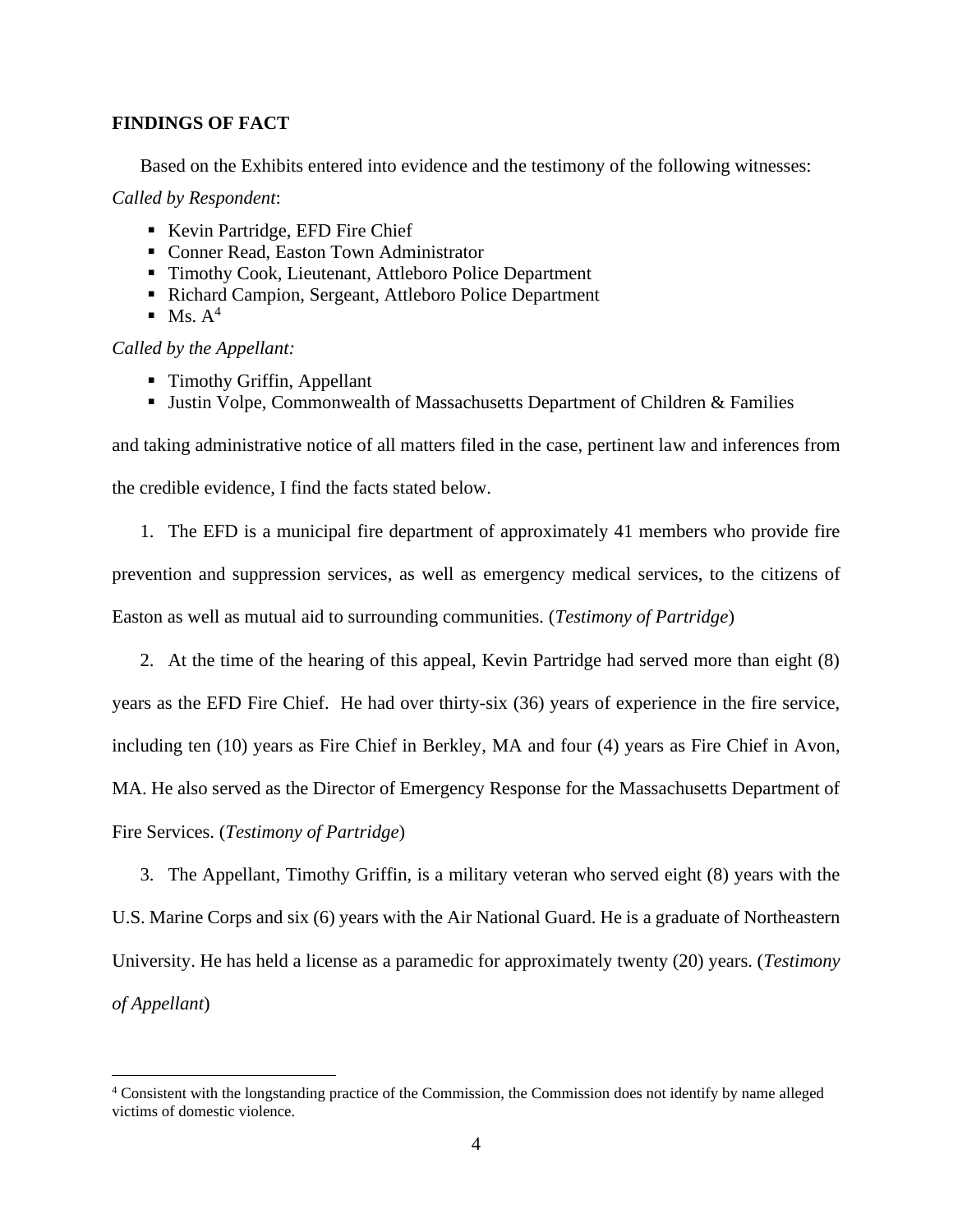4. After one year of service with the Attleboro Fire Department, the Appellant was appointed to the position of EFD Firefighter in 2001. He rose through the ranks, being appointed under Chief Partridge to the position of Lieutenant, Captain and, finally, in October 2017, he was appointed by Chief Partridge to the position of Deputy Fire Chief, the second-in-command of the department (*Exh.13; Testimony of Appellant & Partridge*)

5. Chief Partridge's letter to the Appellant appointing him as Deputy Fire Chief stated:

"I have been extremely impressed with your commitment, dedication, and organizational skills as the Fire Prevention Officer, and your understanding and interest in the administration of the department."

"I look forward to working with you as part of the leadership team in particular my second in command. I know your allegiance and loyalty to me and the Easton Fire & Rescue Department will be without question."

(*Exh.13; Testimony of Partridge*)

6. Prior to the events that resulted in Dep. Chief Griffin's termination, he had received a oneday suspension as a Firefighter in 2007 for insubordination, and two (2) written warnings as a Lieutenant: in 2014 for violation of medical control protocol and, in 2015, for verbal abuse of another member of the department. Chief Partridge once bypassed him in 2014 for appointment to Fire Captain. (*Exh.14*)

7. For approximately nine (9) years prior to January 2018, Dep. Chief Griffin was involved in a romantic relationship with Ms. A. (*Testimony of Appellant & Ms. A*)

8. Ms. A worked as a part-time, armed, Deputy Sheriff. She also worked details and as an auxiliary police officer for the Attleboro Police Department. (*Testimony of Ms. A*)

9. On or about January 18, 2018, Dep. Chief Griffin texted Ms. A, informing her that he could not continue the relationship, "wished her well," and blocked her from his personal cell phone. (*Testimony of Appellant*)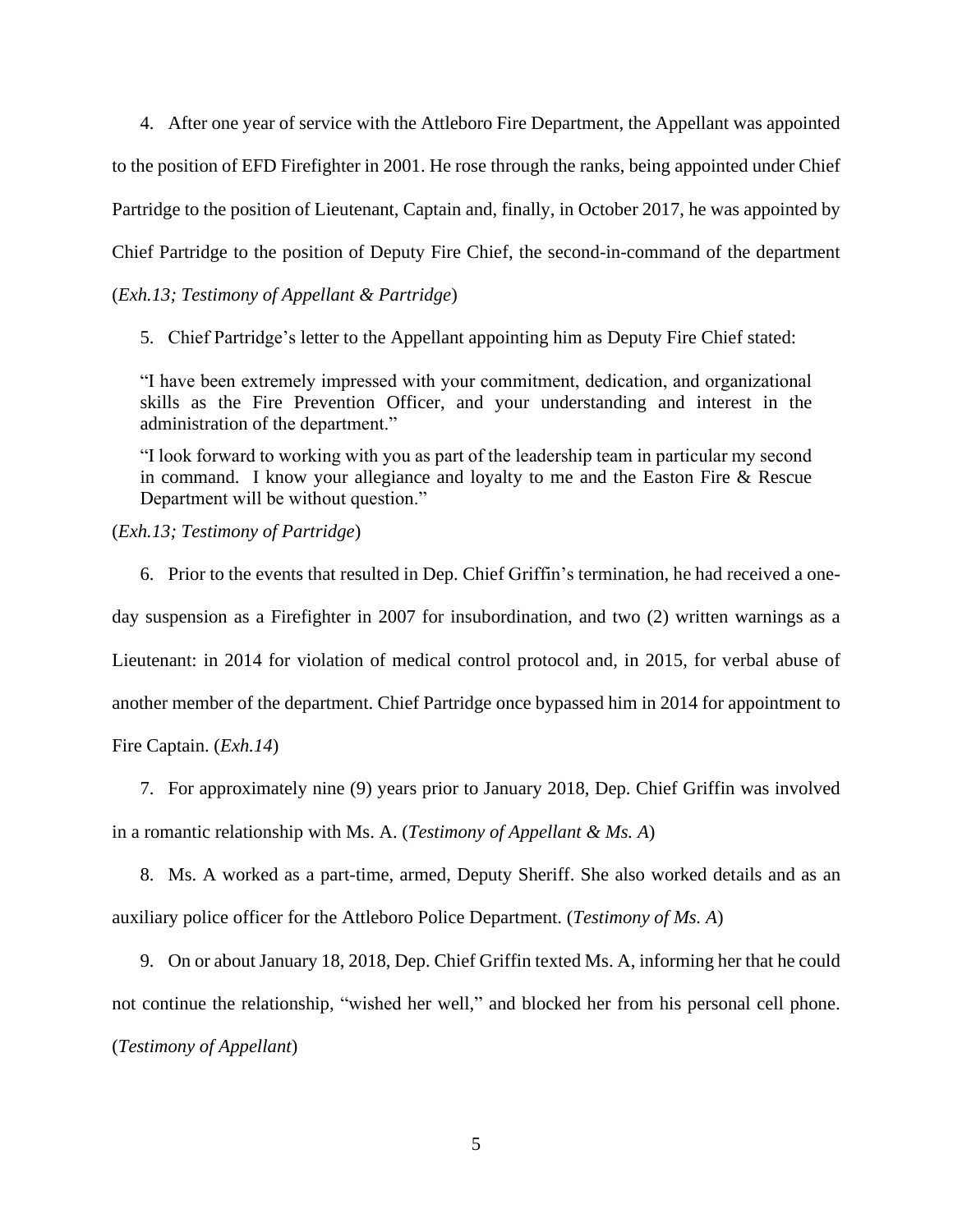10. Ms. A and the Appellant both described their relationship after January 18, 2018 as "friendly." Ms. A continued to reach out to him, calling him at work and leaving messages. At first, he did not response to the messages but, eventually, they did resume texting and speaking by phone. (*Testimony of Appellant & Ms. A*)

11. Prior to January 26, 2018, Dep. Chief Griffin had never physically abused Ms.A. (*Exh.2c*) The January 26, 2018 Incident

12. According to the available cell phone records, Dep. Chief Griffin made several phone calls to Ms. A beginning about 6:39 pm and, after several attempts around 7:00 pm, they appear to have spoken again at 7:12 pm. (*Exh.5 [pp.198-199]; Exh.6 [p.271-272]*) 5

13. At 8:02 pm, Dep. Chief Griffin texted Ms. A and attached an angry message he had received from an EFD colleague with whom he had had issues, stating that "He [the colleague] is full of shit. I'm just mad."<sup>6</sup> He then made four attempts to call Ms. A, but she did not answer his calls. (*Exh.5 [pp, 198-.200]; Exh.6 [p.271-273]*)

14. At 8:10 pm, Dep. Chief Griffin texted Ms. A: "Why would you ignore me knowing I'm in pain. . . ." (*Exh.5 [p.200]; Exh.6 [p.273]; Testimony of Appellant*)

15. At 8:15 pm, Deputy Griffin texted Ms. A: "Open the garage", which was a message he had used before to inform her he was on his way to visit her. (*Exh.5 [p.200]; Exh.6 [p.273]; Testimony of Appellant & Ms. A*)

<sup>&</sup>lt;sup>5</sup> At the time of the Commission hearing, Both Ms. A's and the Appellant's cell phones were in the custody of the Bristol District Attorney handling the related criminal matter. Only a limited number of screen shots from Ms. A's cell phone taken by the Attleboro Police were placed into evidence. The cell phone records show one phone call between Ms. A to Dep. Chief Griffin earlier in the day, but the screen shot is partially cut off, so it is not clear when that initial conversation occurred (*Exh.5 [pp.197-200]; Exh.6 [p.270-273]*)

<sup>6</sup> The colleague, with whom Dep. Chief Griffin had partnered professionally and had considered a good friend was trying to leverage his personal friendship to gain professional favors, and when Dep. Chief Griffin rebuffed him, the colleague wrote a message complaining that his best friend "would take [another person's] bullshit word over me . . .Thanks, Pal, after all the shit we've been through . . .[screenshot cuts off]". (*Exh.5 [p.200; Exh.6 {p.273]; Testimony of Appellant*)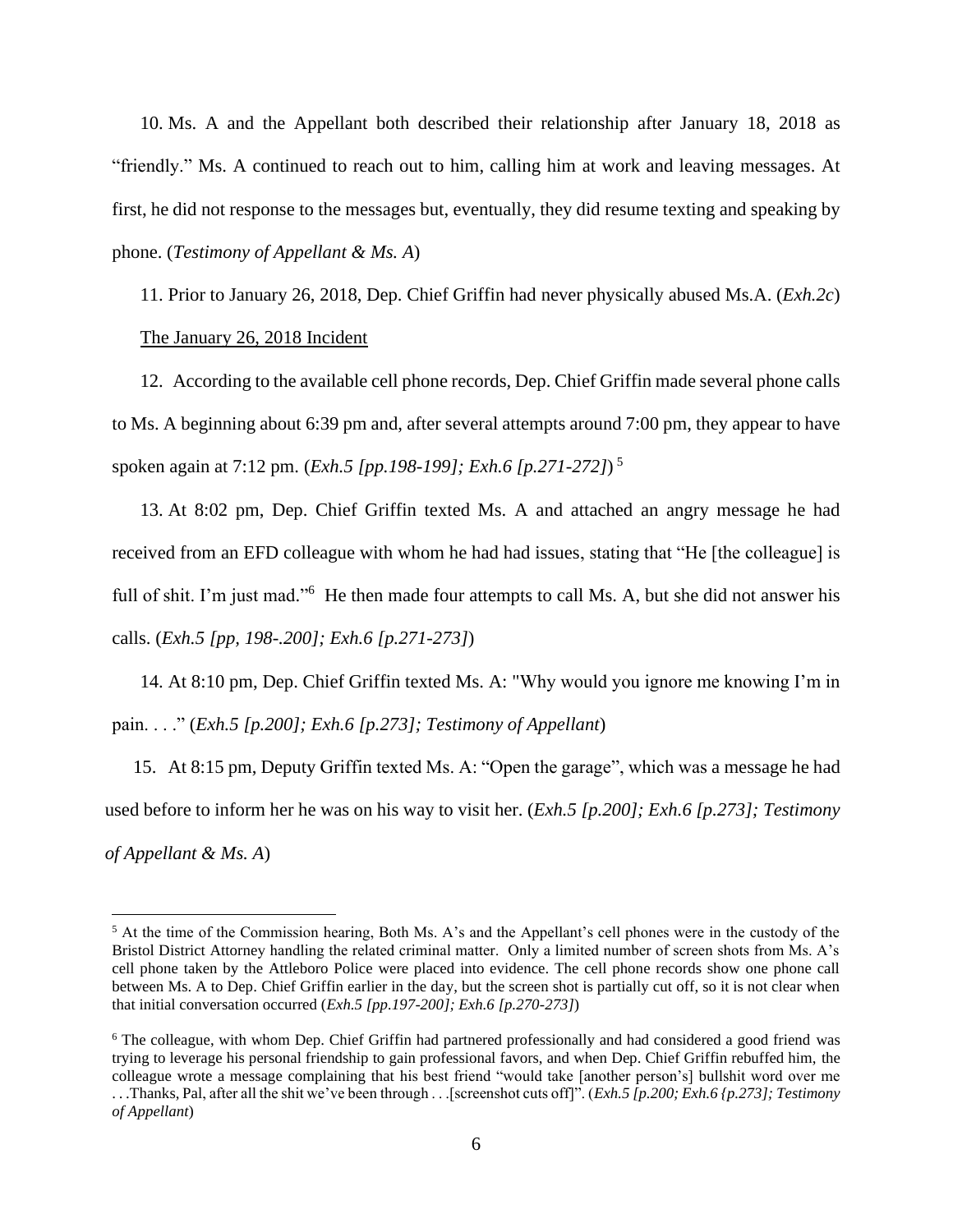16. At 8:23 pm, Ms. A replied with a text message: "I know you're upset. Tryy[sic] and calm down and Ill [sic] call you in a little bit. Yoy [sic] cant [sic] talk with me in the statw [sic] youre [sic] in." (*Exh.5 [p.200], Exh.6 [p.273]; Testimony of Ms. A*)

17. At 8:58 pm, Dep. Chief Griffin sent Ms. A an email message to inform her that "my cell phones are dead. Thought id let you know not that you car[e] [sic]". Ms. A did not see this email until later. (*Exh.12; Testimony of Appellant & Ms.A*)

18. Between 9:07 pm and 9:25 pm, Ms. A placed three calls to Dep. Chief Griffin (which he did not receive as his cell phone was not working). She also made an outgoing call with an unknown person at 9:08 pm and received an incoming call with an unknown person at 9:15 pm. (*Exh.5 [p.197], Exh.6 [p.270]; Testimony of Ms. A*)

19. At 9:13 pm, Ms. A texted Dep. Chief Griffin: "Are you okay?" At 9:14 pm she texted him: Do you want to talk?" At 9:15 pm she texted him: "Im sorry I ignored you earlier. You need a friend and Im here for you." He did not see these messages. (*Exh.5 [P. 200], Exh.6 [p.270]; Testimony of Appellant & Ms. A*)

20. Dep. Chief drove to Ms. A's residence where he arrived sometime shortly before 10:00 pm. He parked his truck in her driveway, saw her looking out the window, and waved to her. (*Testimony of Appellant & Ms. A*)

21. Ms. A lives in a tri-level condominium unit. The ground floor contains a garage with an automated vehicle entry door and a separate exterior passage door for pedestrian access controlled by a keypad security device. The second level contains the living/dining area, kitchen, laundry and bathroom. The third level contains three bedrooms and two bathrooms. (*Testimony of Ms. A*)

22. Dep. Chief Griffin used the keypad code (which he knew) to enter the garage through the passage door and proceeded up the stairs to the second level. Ms. A was sitting on her couch in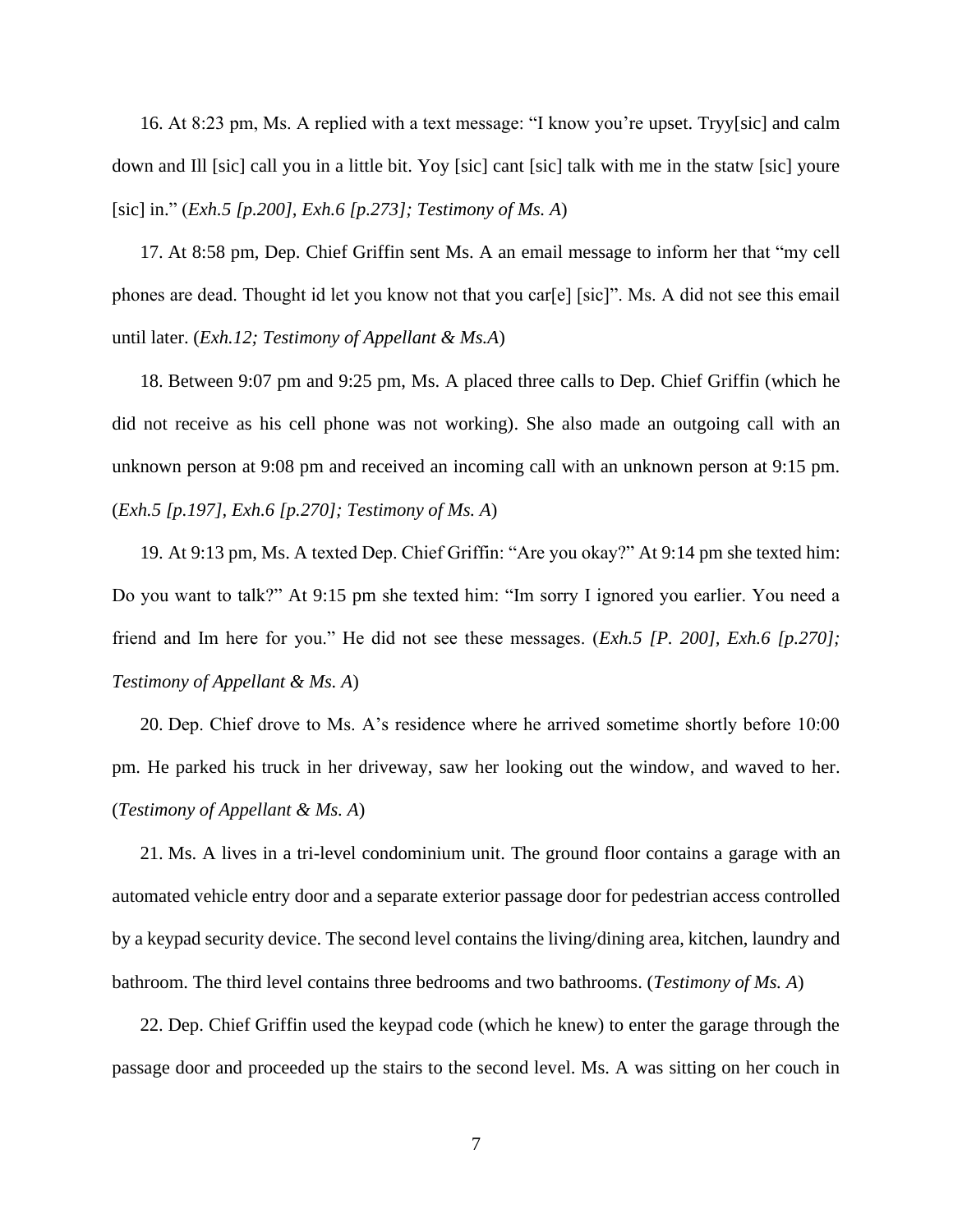the living room. She asked him if he was OK. (*Testimony of Appellant & Ms. A*)

23. Ms. A's 14-year-old son was then upstairs in his bedroom. Ms. A testified her son had texted her at precisely 9:04 pm, she picked him up from school, they returned home approximately a half-hour later and he went upstairs to bed. The son did not appear at any time during the ensuing incident. He had no memory of Dep. Chief Griffin's visit that night. (*Exh.2e; Testimony of Appellant & Ms. A*) 7

24. After the point of their first encounter, Ms. A and Dep. Chief Griffin provided significantly different, mostly irreconcilable, recollections of events. For the reasons I explain later, I credit most of Dep. Chief Griffin's recollection of the encounter and discredit most of Ms. A's version.

25. Dep. Chief Griffin said "Yes" to being asked if he was OK and sat down on the couch next to Ms. A. He noticed an open beer container on the end table alongside her law enforcement badge and concealed-carry holster containing her loaded service handgun.<sup>8</sup> He observed that she showed signs of having been drinking alcohol. (*Testimony of Appellant*)

26. Dep. Chief Griffin took Ms. A's handgun from its holster, removed the magazine and "cleared" the weapon.<sup>9</sup> He brought the cleared weapon and ammunition into the kitchen and placed it in the upper cabinet above the refrigerator. He returned to the living room and Ms. A walked into the kitchen, opening drawers and doors. He saw Ms. A reaching for the cabinet above the refrigerator and he told Ms. A to leave the gun alone. At this point, a struggle ensued between them, resulting in her sweater and pants being torn, Ms. A's inner lip being cut open, and her hands

<sup>&</sup>lt;sup>7</sup> Ms. A's cell phone records entered in evidence do not include that 9:04 pm text message. The son recalled that he got home about 9 pm, had something to eat, took a shower, and then went to bed. (*Exh.2e, Exh.5 [p.200 & Exh.6 [p.270]; Testimony of Ms. A*)

<sup>8</sup> The holster is a "Level 2" security device, with a snap but no other security to prevent removal of the firearm from the holster and no safety mechanism on the weapon itself. (*Testimony of Ms. A & Det. Lt. Cook)*

<sup>&</sup>lt;sup>9</sup> "Clearing" a firearm is a recognized term of art that means that both the ammunition magazine and the bullet that was pre-loaded into the chamber of the weapon is removed. (*Testimony of Ms. A & Det. Lt. Cook*)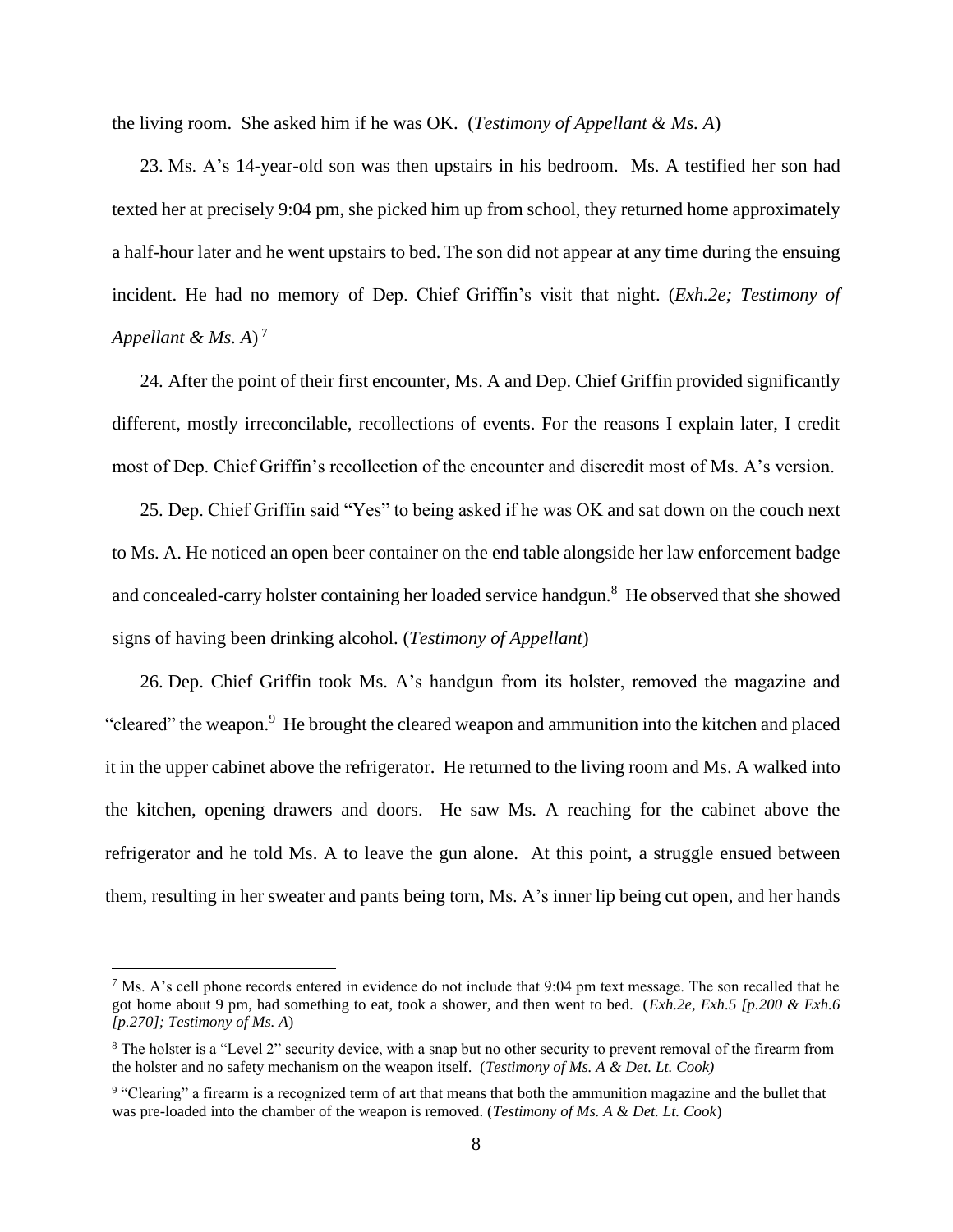and arms becoming bruised. Ms. A ran out of the condominium. Dep. Chief Griffin returned to the living room, picked up his keys and left. As he departed, he spotted Ms. A along the road outside her condominium. That is the last contact he had with Ms. A. The encounter lasted no more than ten (10) minutes. (*Testimony of Appellant*) 10

27. About an hour after Dep. Chief Griffin left Ms. A's condominium, the Attleboro Police Department received a call from Ms. A at approximately 11:08 pm.<sup>11</sup> Two officers – Officer Velino and Officer Charette – responded to the scene and were later joined by their patrol supervisor, Sgt. Campion. (*Exhs.2b & 2c; Testimony of Ms. A & Sgt. Campion*)

28. Ms. A gave an oral, unrecorded statement to the police at the scene (reflected in the incident report prepared by Officer Charette, the reporting officer). She later provided a written affidavit that night for the purpose of obtaining an emergency 209A restraining order.<sup>12</sup>

29. Ms. A's affidavit stated that Dep. Chief Griffin had come to her home "unannounced", demanded her cell phone, hit her in the head, grabbed her gun and put it in his pocket, hit her face, and when he went upstairs to search for her phone, she ran outside until he left. She wrote that,

<sup>&</sup>lt;sup>10</sup> According to Ms. A's testimony, the dispute erupted because Dep. Chief Griffin had demanded to see her " $f^{***}$ ing phone" and, when she refused dragged her into the kitchen to search for the phone and, then, returned to the living room where, he hit her and put her in a headlock, causing the injuries. He then saw the gun, removed it from the holster, removed the magazine (leaving one bullet in the chamber) and put it in his back pocket. As they continued to argue about the phone, she claimed he pulled out the loaded gun, pointed it to the ceiling and started counting down from 10, while demanding to see her phone. She claimed that he then started to go upstairs to her son's bedroom (still in possession of the gun) to retrieve the son's cell phone so he could call her and locate her phone and she tried to run outside, but he came down and dragged her back into the living room, resumed climbing the stairs to the bedrooms, at which point she waited until he go to the top of the stairs and then ran outside and hid in some bushes. (*Testimony of Ms. A*)

<sup>&</sup>lt;sup>11</sup> Ms. A's cell phone records do not show her call to the Attleboro Police Department. The screenshot shows that the first call she made after Dep. Chief Griffin departed was an 11:01 pm call to an unknown party, not the Attleboro Police Department (the first time she used her cell phone since her attempts to reach Dep. Chief Griffin around 9:15 pm). Ms. A did not recall whether she had called the Attleboro Police on the recorded "911" line or "1212", the unrecorded business line. The Attleboro Police Department incident log that would record the time of a 911 call and when officers reported that they arrived on scene was not offered by either party. (*Exh.5 [p. 197], Exh.6 [p. 270]; Testimony of Ms. A*)

 $12$  Officer Charette did not testify. Sgt. Campion was the only Attleboro Police Department witness at the scene on January 26, 2018 to testify at the Commission hearing. (*Exhs.2b & 2c; Testimony of Ms. A & Sgt. Campion*)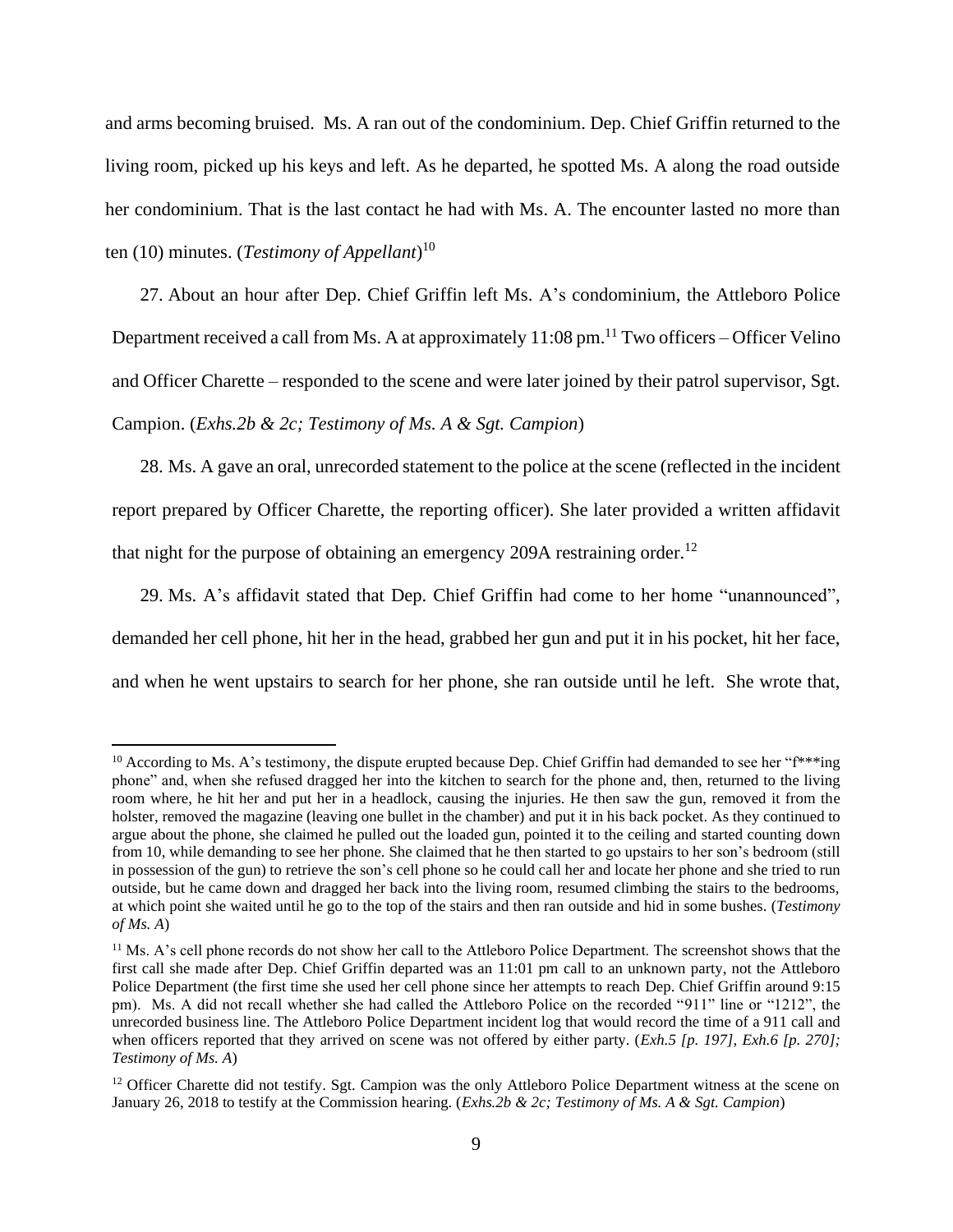when she returned, her gun was "nowhere to be found". Neither her affidavit nor the police report mentions that her son was upstairs, that Dep. Chief Griffin allegedly had threatened her with a loaded gun, threatened he would get her fired, or that he had put her in a headlock. (*Exhs.2a through 2c; Testimony of Ms. A*) 13

30. Sgt. Campion and other officers proceeded (without a warrant) to Dep. Chief Griffin's residence where they surrounded the house and called for him to step outside. As they were unable to determine that he was present, on the order of the Attleboro Police Chief, the police officers departed without making contact and Sgt. Campion then authorized a warrant for Dep. Chief Griffin's arrest. (*Exhs.2b & 2c: Testimony of Sgt. Campion*)

31. Ms. A's torn sweater and ripped pants were taken into evidence and were not produced at the Commission hearing and, thus, I was unable to view them. The Attleboro Police Department reported Ms. A's gun as stolen to the NCIC (national criminal record system). (*Exhs.2b,2c, Testimony of Sgt. Campion*)

32. At 8:15 the following morning, January 27, 2018, Dep. Chief Griffin voluntarily came to the Attleboro Police Station.<sup>14</sup> He was arrested and placed in a cell. Det. Lt. Cook and another officer took him to be interviewed shortly before 10 am. After receiving his "Miranda Rights", Dep. Chief Griffin declined to be interviewed without a lawyer present. When he was escorted

<sup>&</sup>lt;sup>13</sup> The differences in the hearsay account contained in the report prepared by Officer Charette, who did not testify, and Ms. A's written affidavits, raise concern about the weight I am able to give to these documents. Ms. A testified that her omission of these details, as well as omission of any reference to the beer she was drinking, was attributed to the fact that the officers were in a "shift change" and "I was told to hurry up and get something on paper . . . it didn't come to mind. . . ." (*Testimony of Ms. A*). This testimony struck me as self-serving and problematic and, at my request, the Attleboro Police Shift Roster was provided to me which further discredited her explanation, as it established that Officer Charette, the official "Reporting Officer", worked an 11pm to 7am shift on the date in question and Sgt. Goyette, who took over from Sgt. Campion as the patrol supervisor worked a 12 midnight to 8:00 am shift. (Exh.2c; *PHExh.3*)

<sup>&</sup>lt;sup>14</sup> Dep. Chief Griffin had been served with the emergency 209A restraining order and, pursuant to that order, prior to reporting to the police station, had turned over custody of all of his firearms to a friend who brought them to the Attleboro Police Headquarters later on January 27, 2018. (*Exh.2d*)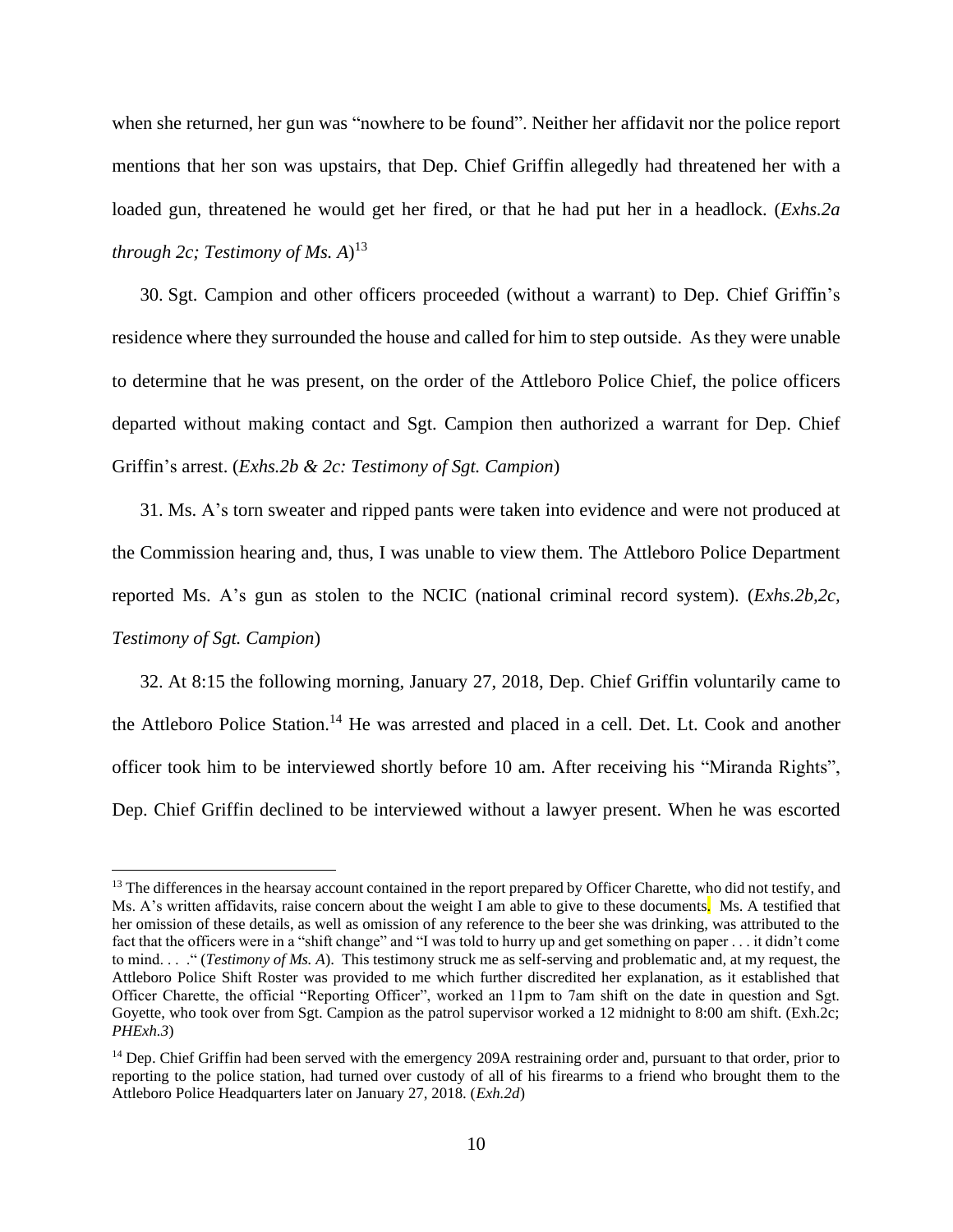back to his cell, however, Dep. Chief Griffin "spontaneously, and without having been asked any question, stated '[t]he gun is in the kitchen above the refrigerator. It's there, and she knows it.'" (*Exh.2c; Testimony of Appellant & Det. Lt. Cook*)

33. Shortly after Dep. Chief Griffin was returned to his cell, the Attleboro Police received a call from Ms. A informing him she had found her gun in the cabinet above the refrigerator behind some liquor bottles (precisely where Dep. Chief Griffin had said it would be found). She told Det. Lt. Cook that she and the police had looked for the gun the night before and may have checked that particular cabinet. (*Exhs.2b & 2c*)

34. Det. Lt. Cook and another officer proceeded to Ms. A's residence, where she showed them the firearm, which rested on her kitchen counter. Det. Lt. Cook took several photographs of the cabinet, her weapon, which had been "cleared", as well as photographs of Ms. A, which showed several areas of minor bruising.<sup>15</sup> He then asked Ms. A to report to the police station for a recorded interview. (*Exhs.2c, 5 [pp. 201-208]; 6 [237-269]; Testimony of Det. Lt. Cook*)

35. Ms. A arrived at the Attleboro Police station about noon on January 27, 2018. During her interview, she again described finding the gun in the cabinet, stating she "assumed that Griffin would hide it there because [her son] wouldn't find it there." She also made several new disclosures about the events of the night before that she had not included in her 209A affidavit and statements to the responding officers. This included statements about how Dep. Chief Griffin had brandished her loaded weapon pointing it to the ceiling while counting down from 10 to 1, had put her in a

<sup>&</sup>lt;sup>15</sup> Photographs were also taken at the police station the night before, but the photographs taken by Det. Lt. Cook while at Ms. A's home the following afternoon were the only pictures of her offered in evidence. Det. Cook did not see Ms. A until he visited her home and did not know whether the photographs accurately portrayed her appearance immediately after the incident. He agreed that the room lighting detracted from the accuracy of some of the photographs and, in the case of the pictures of Ms. A's chest, he was unable to identify any evidence of bruising in the picture. Ms. A did not seek medical attention and did not elaborate on her injuries during her testimony. ( (*Exhs.2c, 5 [pp. 201-208]; 6 [237-269]; Testimony of Appellant, Ms. A & Det. Lt. Cook*)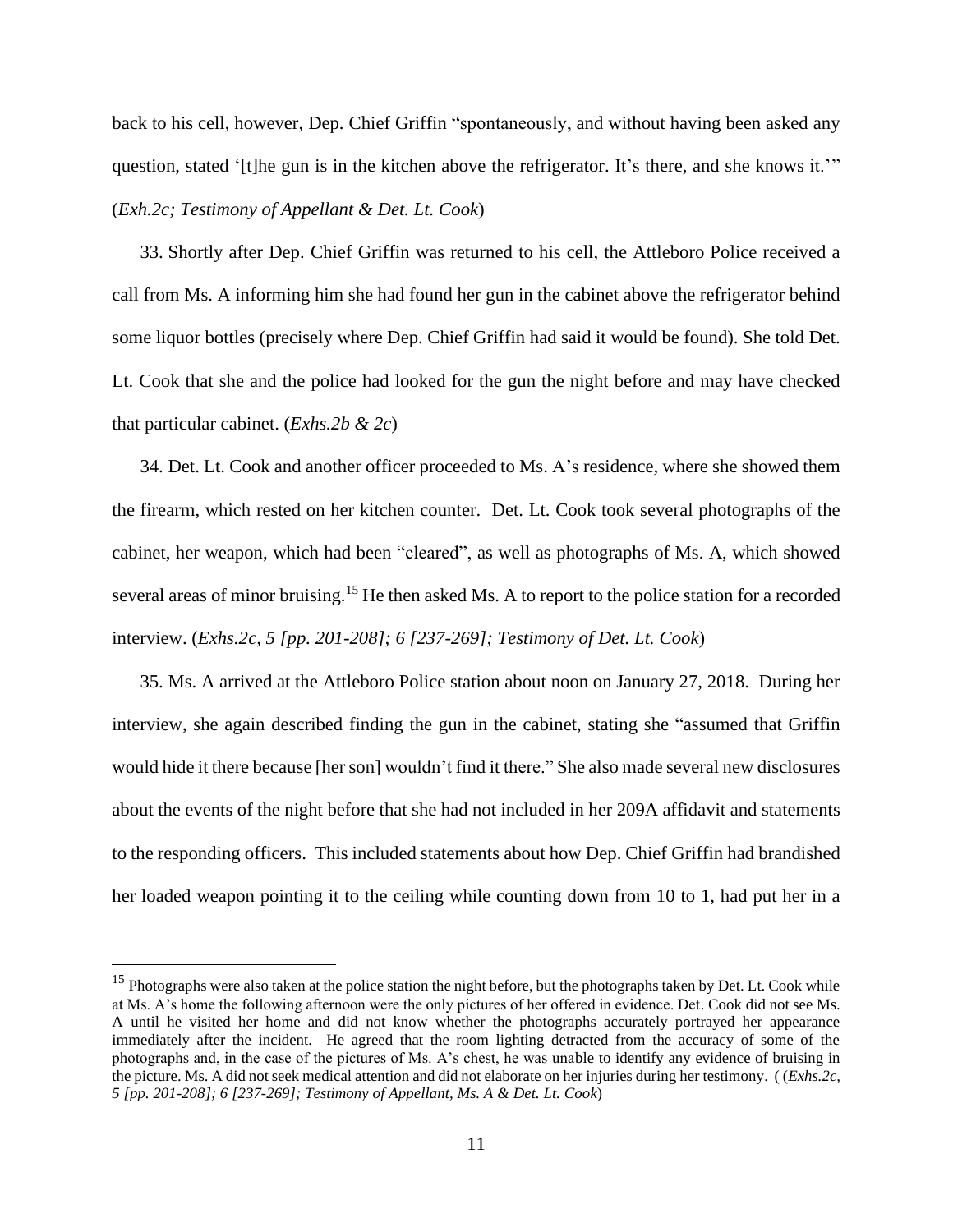"headlock", had made numerous threatening, derogatory and intimidating remarks, telling her if she called the police "I'm gonna have both your badges" and "if you tell, you're gonna read about it this in the papers". The subject of drinking the night before did not come up. (*Exh.2c, 5 [pp. 201-208] & 6 [pp.253-269]; Testimony of Det. Lt. Cook*)

#### The Criminal Matter

36. Based on the disclosures made during Det. Lt. Cook's interview with Ms. A, Officer Charette added those details to his report and enumerated the criminal charges he concluded that Dep. Chief Griffin had committed: assault and battery on a family/household member; assault with a dangerous weapon; reckless endangerment of a child; and witness intimidation. (*Exh.2b*)

37. Dep. Chief Griffin was held in custody at the Bristol County House of Correction until March 12, 2018, when he was released on bail subject to home confinement. (*Exh..5 [pp. 72-73]*)

38. On April 2, 2018, his counsel appeared in court and moved to modify his bail to allow him to return to work, which motion was allowed on April 3, 2018. (*Exh..5 [pp. 72-73]*)

39. On or about April 26, 2018, Dep Chief Griffin was indicted on the above-listed charges (save for child endangerment).<sup>16</sup> He was arraigned in May 2018, at which time he entered pleas of not guilty on all charges. His bail was conditioned on release with a GPS-ankle bracelet to track his location. (*Exhs.2b &,4b; PHExh.2* ) 17

40. After a jury trial in October 2021 in the Bristol Superior Court, at which Ms. A testified under a non-prosecution agreement and the Appellant testified in defense, he was found not guilty on all charges against him. (*PHExhs.1, 2 & 4*)

<sup>&</sup>lt;sup>16</sup> After an investigation by the Massachusetts Department of Children and Families (DCF), the child abuse allegations were not pursued. (*Exh.8; Testimony of Volpe*)

<sup>&</sup>lt;sup>17</sup> After hearing on January 29, 2018 on continuation of the emergency 209A restraining order, the order was extended until January 31, 2018. No evidence of what happened thereafter was introduced but it is not disputed that the 209A order expired prior to the commencement of this appeal. (*Exh.3b)*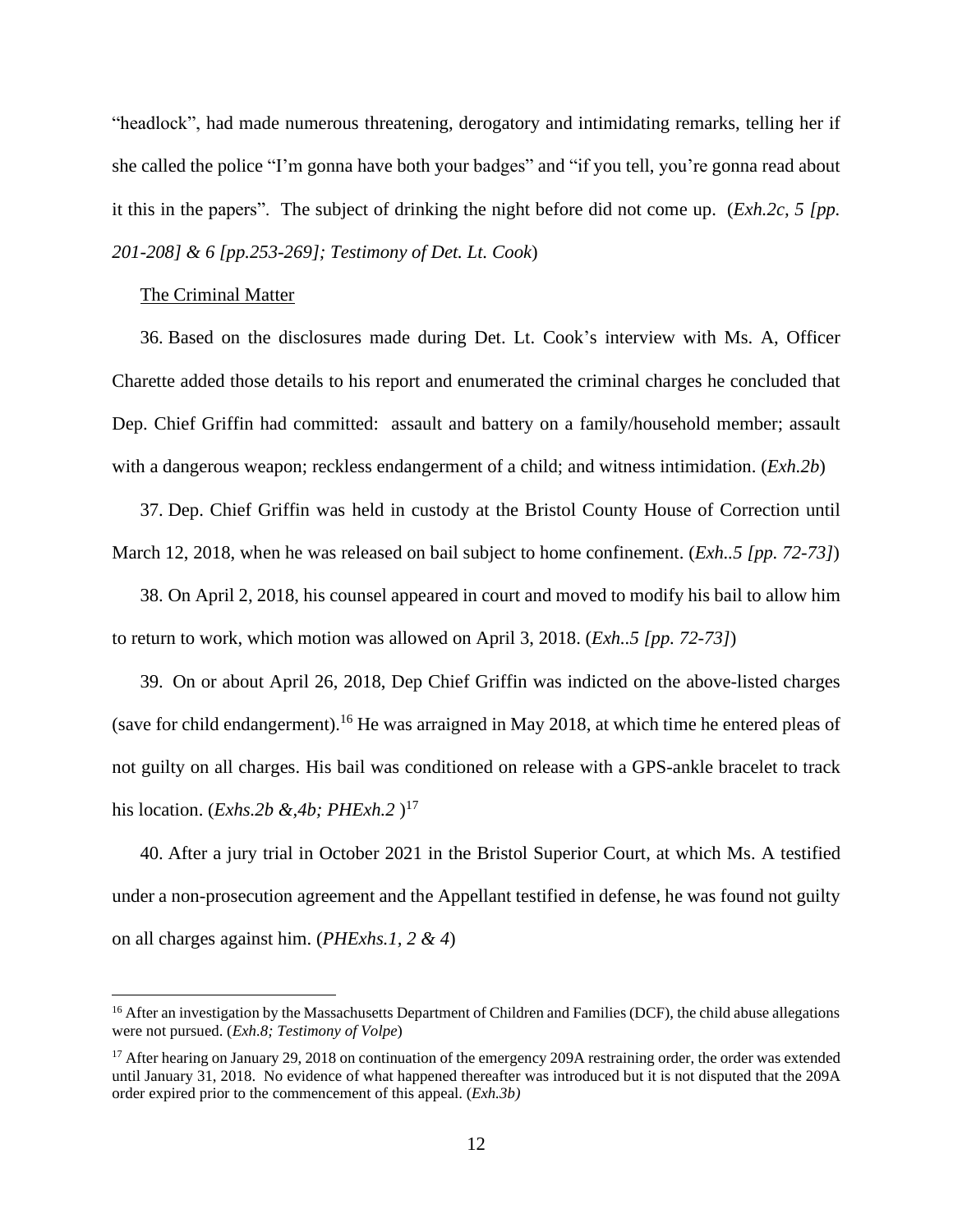#### Employment Termination

41. By letter dated January 29, 2018, Chief Partridge placed Dep. Chief Griffin on paid administrative leave pending an investigation. (*Exh.5 [p.72]; Testimony of Chief Partridge*)

42. On or about March 30, 2018, Chief Partridge received a telephone call from Dep. Chief Griffin's attorney who informed the Chief of the upcoming court hearing (see Finding 38 above) on a motion to allow his client to return to work. (*Exh.5 [pp. 72-73]*)

43. By letter dated April 2, 2018, the day of the court hearing to obtain an order authorizing Dep. Chief Griffin's return to duty, Chief Partridge informed Dep. Chief Griffin that his employment with the EFD had been terminated for job abandonment, pursuant to G.L. c. 31, Sections 37 & 38. (*Exh.5 [pp.71-73]*)

44. Dep. Chief Griffin appealed the April 2, 2018 termination to the Massachusetts Human Resources Division (HRD). After hearing, on September 21, 2018, HRD held that Dep. Chief Griffin's termination for job abandonment was unlawful under civil service law. Easton requested reconsideration and, on January 11, 2019, HRD reconfirmed its decision and Dep. Chief Griffin was reinstated on paid administrative leave. After bringing a civil action against Easton, he obtained a judgment for back pay. (*Exh.5 [pp.71-91]*)

45. By letter dated November 13, 2019, Chief Partridge informed Dep. Chief Griffin that a hearing would be held to consider whether to terminate him from his position with the EFD for "conduct unbecoming" his office arising out of the January 26, 2018 incident. (*Exh.4*)

46. After a postponement to accommodate Dep. Chief Griffin, on January 8, 2020, a hearing was convened before a Hearing Officer designated by Chief Partridge. Dep. Chief Griffin attended and was represented by counsel. Ms. A was the only witness to testify. Dep. Chief Griffin declined to testify or call witnesses on advice of his counsel. (*Exhs.4 & 5*)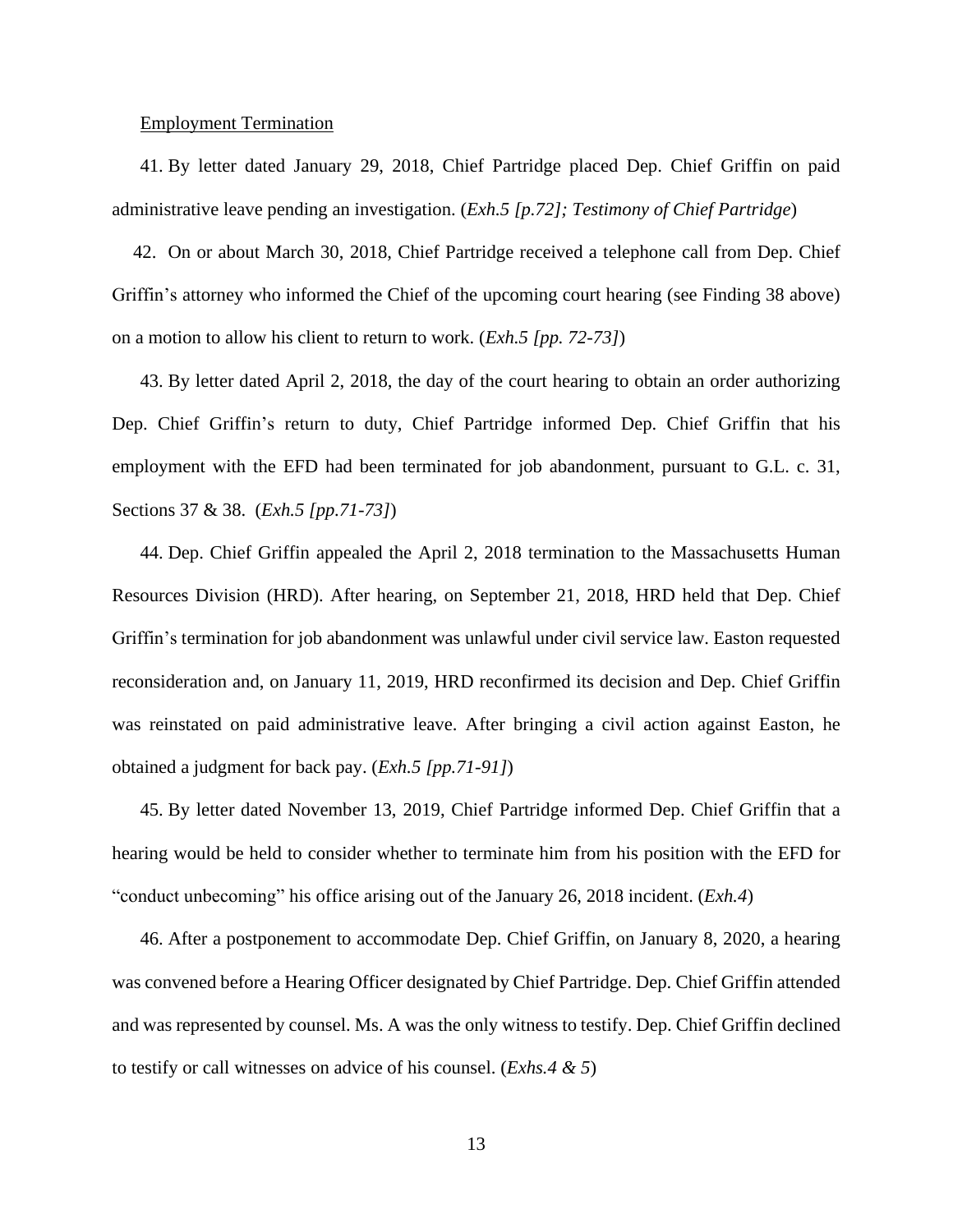47. By letter dated January 11, 2020, Chief Partridge informed Dep. Chief Griffin that, based on the Hearing Officer's report received on January 8, 2020, he had concluded that "you committed" 'several assaults' on [Ms. A], causing her physical injury, and displayed and threatened to discharge [Ms. A's] weapon during the course of your assaults on her" and that this behavior "constituted conduct unbecoming a public employee." Based on the Hearing Officer's findings, Chief Partridge found Dep. Chief Griffin had violated the EFD's Rules and Regulations and Easton's Employee Professional Conduct Policy" and, therefore, Chief Partridge terminated Dep. Chief Griffin's employment, effective as of the date of the letter. (*Exhs.5 [pp. 53, 147-194]*)

48. The Appellant's timely appeal to the Commission duly ensued. (*Claim of Appeal*)

#### EFD Rules and Regulations and Discipline of Other Employees for Off-Duty Misconduct

49. The EFD's Rules and Regulations contain no explicit reference to the standards expected of EFD personnel when off-duty. The regulation upon which Easton rests the termination of Dep. Chief Griffin is contained in Chapter 20 of the Rules and Regulations which states, in relevant part: "An employee may be disciplined for offenses which may include but are not limited to ...", followed by nineteen (19) specific acts of misconduct, all of which arise in the "on-duty" context, and a final clause [Section 20(t)] prohibiting "conduct unbecoming of a public employee." (*Exh.5 [pp.175-176]*)

50. Easton's Employee Professional Conduct Policy provides, in relevant part:

"While it is impossible to list every example of professional misconduct expected by its employees, the Town provides the following examples of standards of conduct to be observed by its employees . . . .

"To project a positive and professional image of the Town"  $\cdot$  . . .

"To comply with separate policies and procedures also maintained by the Town on subjects such as discrimination, harassment, electronic communications and domestic violence."<sup>18</sup>

(*Exh.5 [pp. 195-197]*)

<sup>&</sup>lt;sup>18</sup> No written policies on the subjects described were proffered by the Town.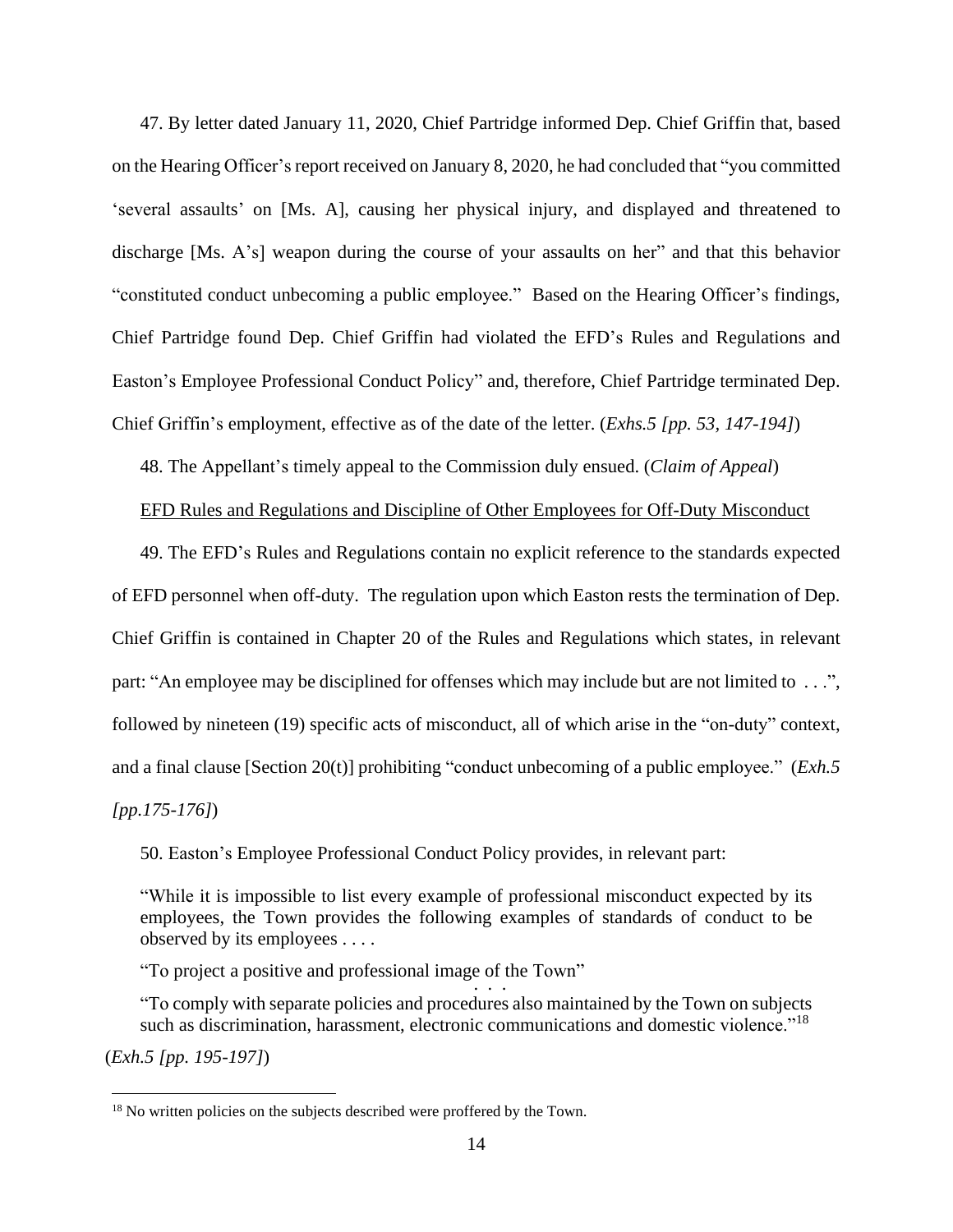51. Dep. Chief Griffin is the only EFD firefighter known to have been terminated for off-duty misconduct. (*Testimony of Appellant*)

52. At my request for examples of discipline imposed for off-duty misconduct, Easton presented three examples:

- A. An EFD Firefighter received a 45-day suspension under a Last Chance Agreement for offduty misconduct involving a loss of his driver's license for operating under the influence of alcohol and carrying a firearm while intoxicated. (*Exh.15A*)
- B. An Easton Police Sergeant received a 30-day suspension for engaging in unwanted physical contact of a subordinate female (touching her buttocks) while off-duty, with a final warning that repeated similar misconduct will result in termination. (*Exh.15B; Testimony of Town Manager Reed*)
- C. An Easton Police Officer was terminated for misconduct consisting of attempting to use his official position for personal advantage during an off-duty encounter with the Boston Police, during which the officer had verbally abused a private citizen and also failed to make a complete and truthful report of the incident to his superior. (*Exh.15C*)

#### **APPLICABLE LEGAL STANDARD**

Sections 41 to 45 of G.L. c. 31 allow discipline of a tenured civil servant for "just cause" after due notice, a hearing (which must occur prior to discipline other than a suspension from the payroll for five days or less), and a written notice of the decision that states "fully and specifically the reasons therefor." G.L. c. 31, § 41. An employee aggrieved by such disciplinary action may appeal to the Commission, pursuant to G.L. c. 31, § 42 and/or § 43, for de novo review by the Commission "for the purpose of finding the facts anew." Town of Falmouth v. Civil Service Comm'n, 447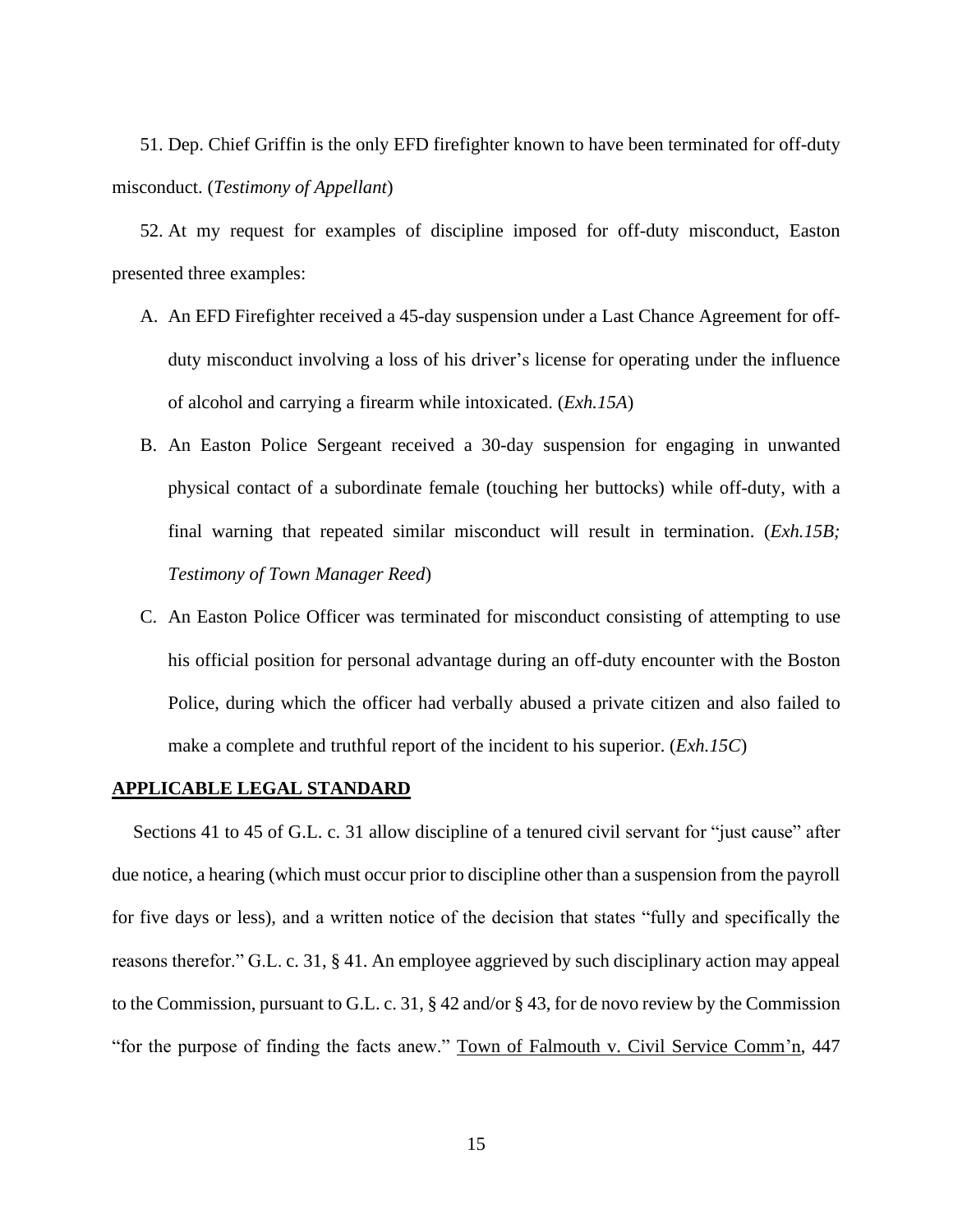Mass. 814, 823 (2006). As prescribed by G.L. c. 31, § 43, ¶ 2, the Appointing Authority bears the burden of proving "just cause" for the discipline imposed by a preponderance of the evidence:

"If the commission by a preponderance of the evidence determines that there was just cause for an action taken against such person it shall affirm the action of the appointing authority, otherwise it shall reverse such action and the person concerned shall be returned to his position without loss of compensation or other rights; provided, however, if the employee, by a preponderance of evidence, establishes that said action was based upon harmful error in the application of the appointing authority's procedure, an error of law, or upon any factor or conduct on the part of the employee not reasonably related to the fitness of the employee to perform in his position, said action shall not be sustained and the person shall be returned to his position without loss of compensation or other rights. The commission may also modify any penalty imposed by the appointing authority."

As a general rule, the Commission determines just cause for discipline by inquiring "whether the employee has been guilty of substantial misconduct which adversely affects the public interest by impairing the efficiency of public service." School Comm. v. Civil Service Comm'n, 43 Mass. App. Ct. 486, 488, rev. den., 426 Mass. 1104 (1997); Murray v. Second Dist. Ct., 389 Mass. 508, 514 (1983). The Commission is guided by "the principle of uniformity and the 'equitable treatment of similarly situated individuals' [both within and across different appointing authorities]" as well as the "underlying purpose of the civil service system 'to guard against political considerations, favoritism and bias in governmental employment decisions.'" Town of Falmouth v. Civil Service Comm'n, 447 Mass. 814, 823 (2006) and cases cited. See also Town of Brookline v. Alston, 487 Mass. 278 (2021) (analyzing broad scope of Commission's jurisdiction to enforce basic merit principles under civil service law); Commissioners of Civil Service v. Municipal Ct., 359 Mass. 211, 214 (1971) (appointing authority must provide "adequate reasons sufficiently supported by credible evidence, when weighed by an unprejudiced mind; guided by common sense and by correct rules of law" for discharge of public employee), citing Selectmen of Wakefield v. Judge of First Dist. Ct., 262 Mass. 477, 482 (1928) (justification for discharge of public employee requires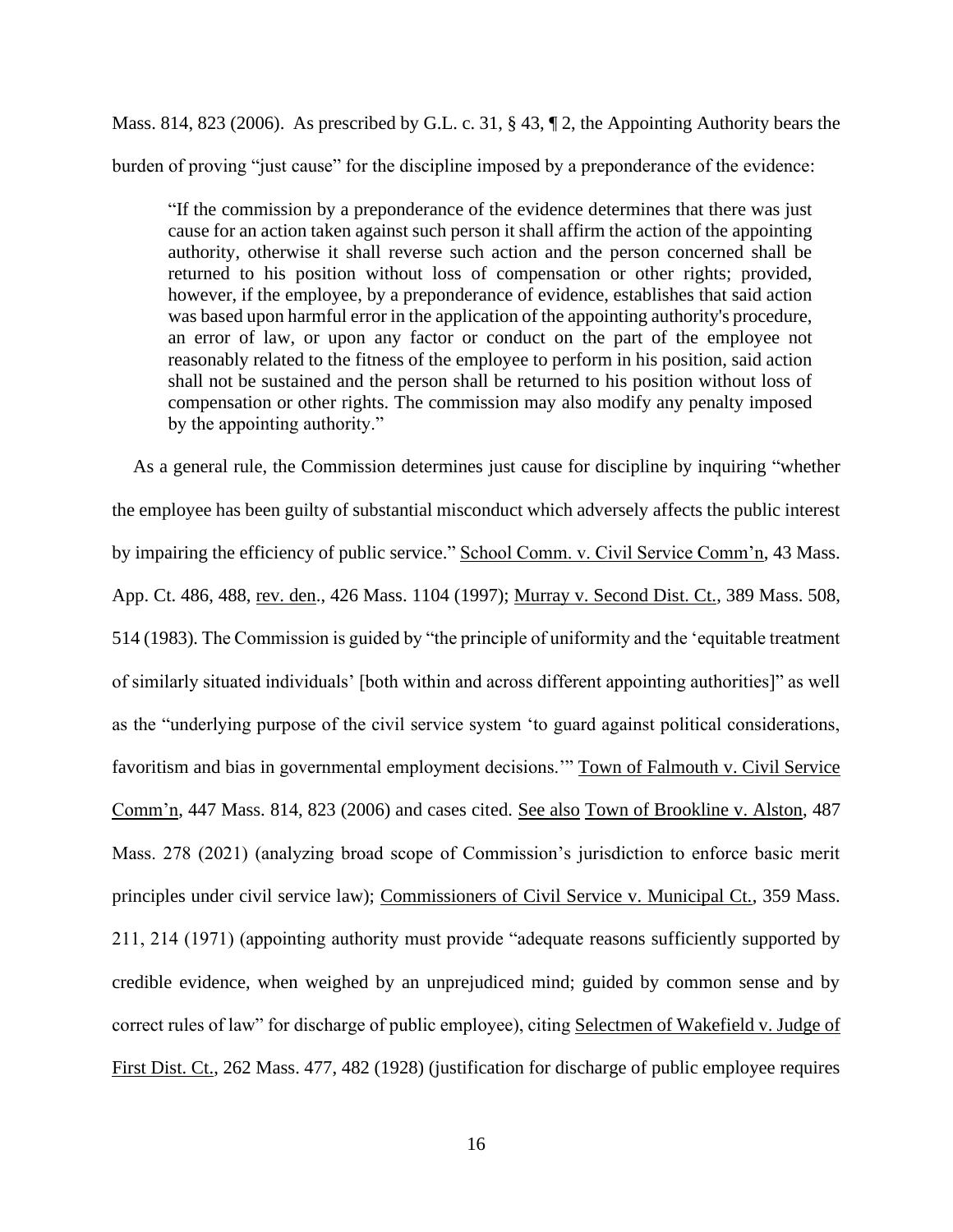proof by a preponderance of evidence of "proper cause" for removal made in good faith). It is also a basic tenet of merit principles, which govern civil service law, that discipline must be remedial, not punitive, designed to "correct inadequate performance" and "[only] separating employees whose inadequate performance cannot be corrected." G.L. c. 31, § 1.

Off-duty behavior by a public employee must bear a direct and significant nexus to his or her ability to perform the official duties of the position in order for it to be subject to discipline. See, e.g., Baldassaro v. City of Cambridge, 50 Mass. App. Ct. 1, 4, rev. den., 432 Mass. 1110 (2002) (reinstating heavy motor equipment operator terminated for "reprehensible" verbal abuse of meter maid who issued him a parking ticket); School Committee of Brockton v. Civil Service Comm'n, 43 Mass. App. Ct. 486, 491-92, rev. den., 426 Mass. 1104 (1997) (reinstating custodian who committed sexual act in a public park). See also Fuertes v. City of New Bedford, 25 MCSR 485 (2012) (reinstated paramedic terminated after charged with motor vehicle homicide later for lack of probable cause); Burke v. Lynn School Committee, 10 MCSR (1997) (reinstated school custodian guilty of involuntary manslaughter (negligent discharge of firearm); O'Donnell v. Newton Police Dep't, 11 MCSR 227 (1998) (reinstated police captain terminated for "conduct unbecoming" arising out of an off-duty drinking incident); Furtado v. Plymouth Police Dep't, 8 MCSR 209 (1995) (police officer acquitted of charge of vehicular homicide).

The public policy underlying the "nexus" requirement is firmly embedded in the civil service statute. As explained by the Appeals Court:

*Pivotal to the commission's decision* [to reinstate the employee] *was its adopted conclusion that no "significant correlation" or "nexus" existed between Wise's conduct in D.W. Field Park and his employment*. The judge rejected this nexus analysis and relied entirely upon the test . . . of whether the employee misconduct "adversely affects the public interest by impairing the efficiency of the public service." That . . . *did not take into account the proviso* in [G.L. c. 31, §](https://1.next.westlaw.com/Link/Document/FullText?findType=L&pubNum=1000042&cite=MAST31S43&originatingDoc=If42c210ed3be11d98ac8f235252e36df&refType=LQ&originationContext=document&transitionType=DocumentItem&ppcid=9847ccd7398a4f4498c55063279c55a7&contextData=(sc.Search)) **43**, as amended by St.1981, c. 767, § 20, which states that *if an employee establishes that the appointing authority's action was based "upon any factor or conduct on the part of the employee*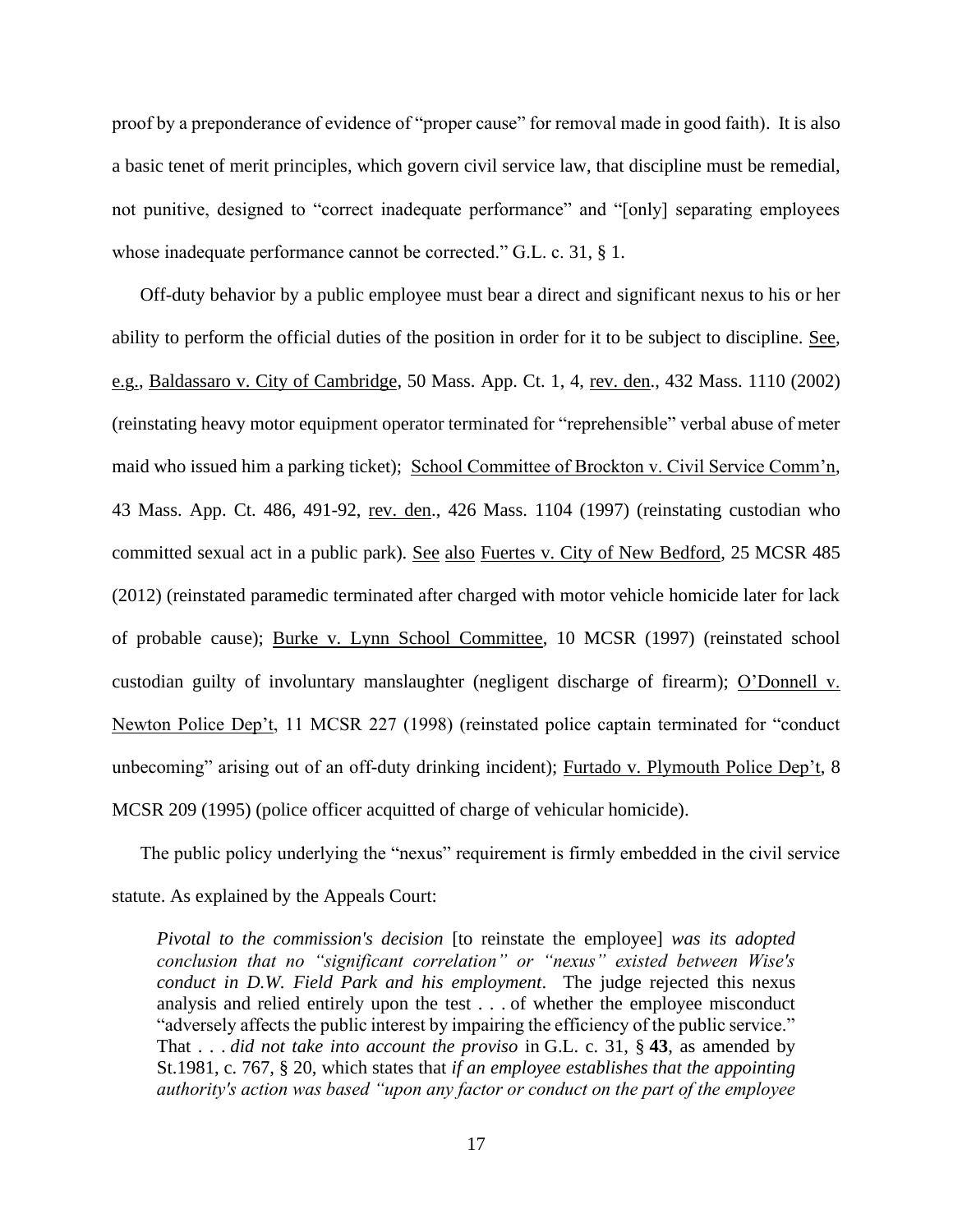*not reasonably related to the fitness of the employee to perform in his position, said action shall not be sustained...."* Not only is it reasonable to interpret this amendment to the statute as inserting a nexus test but it is also arguable that *without such a test the natural tension between municipal managerial discretion and commission's statutory oversight too frequently might be resolved by giving undue judicial deference to local political or nonemployment considerations in the name of protecting the "efficiency of the public service." . . .* [N]o evidence was presented of Wise being a threat to school children[.] [A]n absence of significant correlation between Wise's conduct and his employment indicates that the commission was satisfied that Wise had established that his discharge was based on factors unrelated to his fitness to perform his custodial duties*.*

School Committee of Brockton v. Civil Service Comm'n, supra at 491 (**emphasis in original**;

*emphasis added*).

Section 43 of G.L. c. 31 also vests the Commission with "considerable discretion" to affirm, vacate or modify discipline but that discretion is "not without bounds" and requires sound explanation for doing so. See, e.g., Police Comm'r v. Civil Service Comm'n, 39 Mass. App. Ct. 594, 600 (1996) ("The power accorded to the commission to modify penalties must not be confused with the power to impose penalties ab initio . . . accorded the appointing authority"). See also Town of Falmouth v. Civil Service Comm'n, 447 Mass. 814, 823 (2006), quoting Watertown v. Arria, 16 Mass. App. Ct. 331, 334 (1983).

## **ANALYSIS OF THE PRESIDING COMMISSIONER ADOPTED BY THE MAJORITY**

Easton is fully entitled to hold its public safety personnel, especially those holding a senior, command position, to a high standard of professionalism and, in particular, the EFD is entitled to exclude from such employment those who engage in acts of domestic violence. In this appeal, however, upon de novo review of the facts, I conclude that the preponderance of the evidence does not support that, during Dep. Chief Griffin's encounter at the home of Ms. A, he assaulted her or threatened her with a firearm as the termination letter issued by Easton concluded. EFD did establish, however, that Dept. Chief Griffin's behavior concerning his encounter with Ms. A rose to the level of conduct unbecoming of him and his misconduct was both reasonably related to his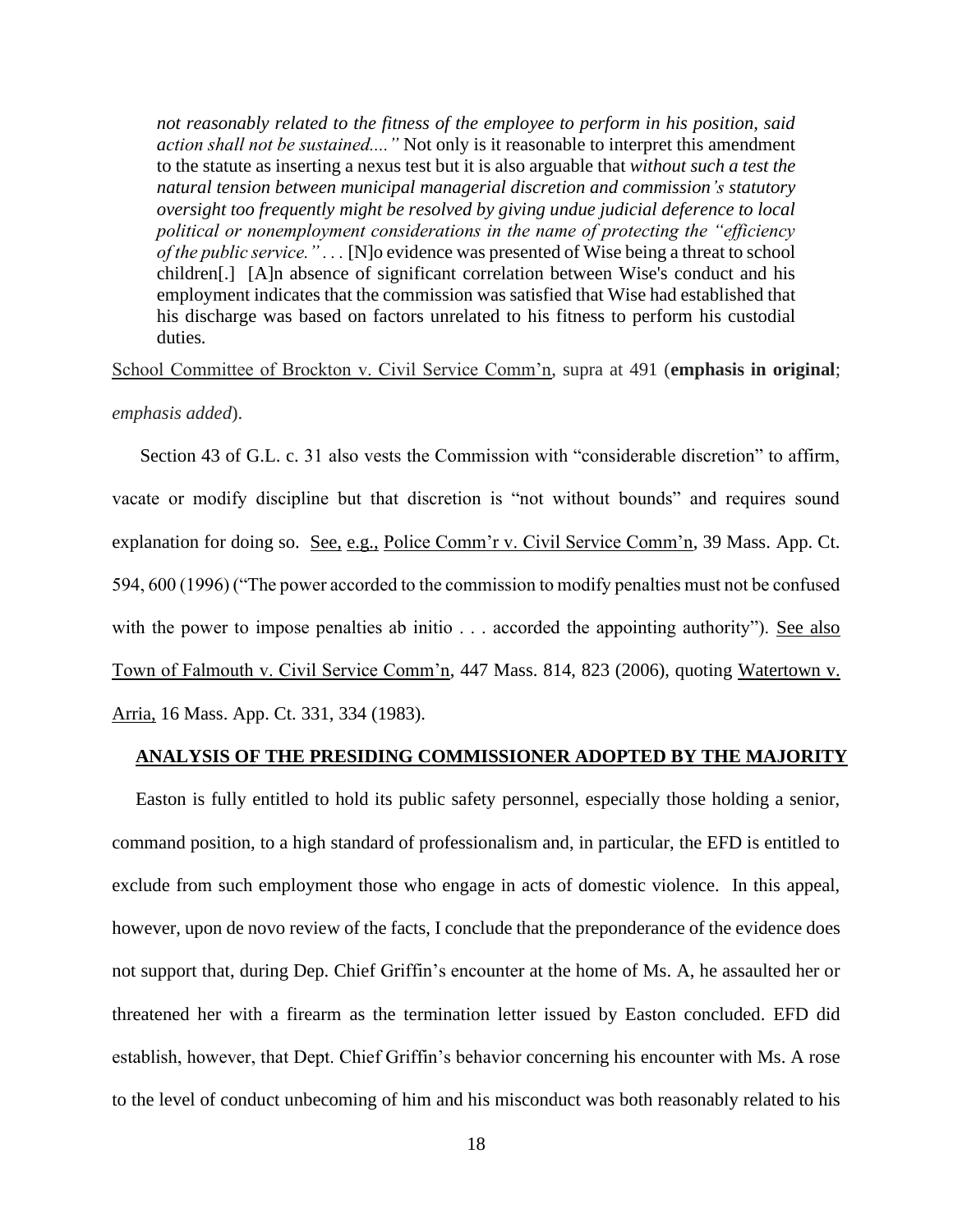fitness to perform the duties of EFD Deputy Chief and provided just cause for modified discipline and warrants a demotion to the rank of Firefighter and a five-year disqualification from promotion.

First, as a matter of law, I reject the Appellant's contention that the EFD's Rules and Regulations and Easton's Employee Professional Conduct Policy are unacceptably vague and, since they do not expressly prohibit off-duty misconduct, they do not encompass the misconduct alleged here. Public employees, especially those in senior, command positions, do not require "training" to understand that engaging in acts of violence are utterly intolerable in this Commonwealth. The Commission consistently sustains discipline imposed upon a public safety officer who engages in off-duty violent behavior, especially when it involves domestic abuse, even when the conduct did not result in criminal or civil penalties. See, e.g., D'Andrea v. City of Everett, 34 MCSR 369 (2021) (domestic abuse); Luis v Town of Dartmouth, 34 MCSR 335 (2021) (domestic abuse); Adams v. Department of Correction, 32 MCSR 1 (2019) (domestic abuse); Gould v. Town of North Attleborough, 31 MCSR 186 (2018) (domestic abuse); Torres v. City of Chicopee, 30 MCSR 467 (2017) (domestic abuse); Lavery v. Town of North Attleborough, 30 MCSR 373 (2017) (domestic abuse); Robichau v. Town of Middleboro, 24 MCSR 352 (2011) (domestic abuse); Haynes v. City of Somerville, 29 MCSR 525 (2010) (citizen harassment); Andrade v. Town of Hudson, 21 MCSR 73 (2008) (bar fight); Rivers v. Town of Wilmington, 19 MCSR 425 (2000) (bar fight).

Second, the Appellant's contention that he is entitled to a Summary Decision in his favor now that he has been acquitted of all criminal charges similarly misses the mark. As Easton correctly asserts, his acquittal (in which the Commonwealth's standard of proof is "beyond a reasonable doubt"), does not necessarily mean that Easton cannot prove, as a matter of law, that the Appellant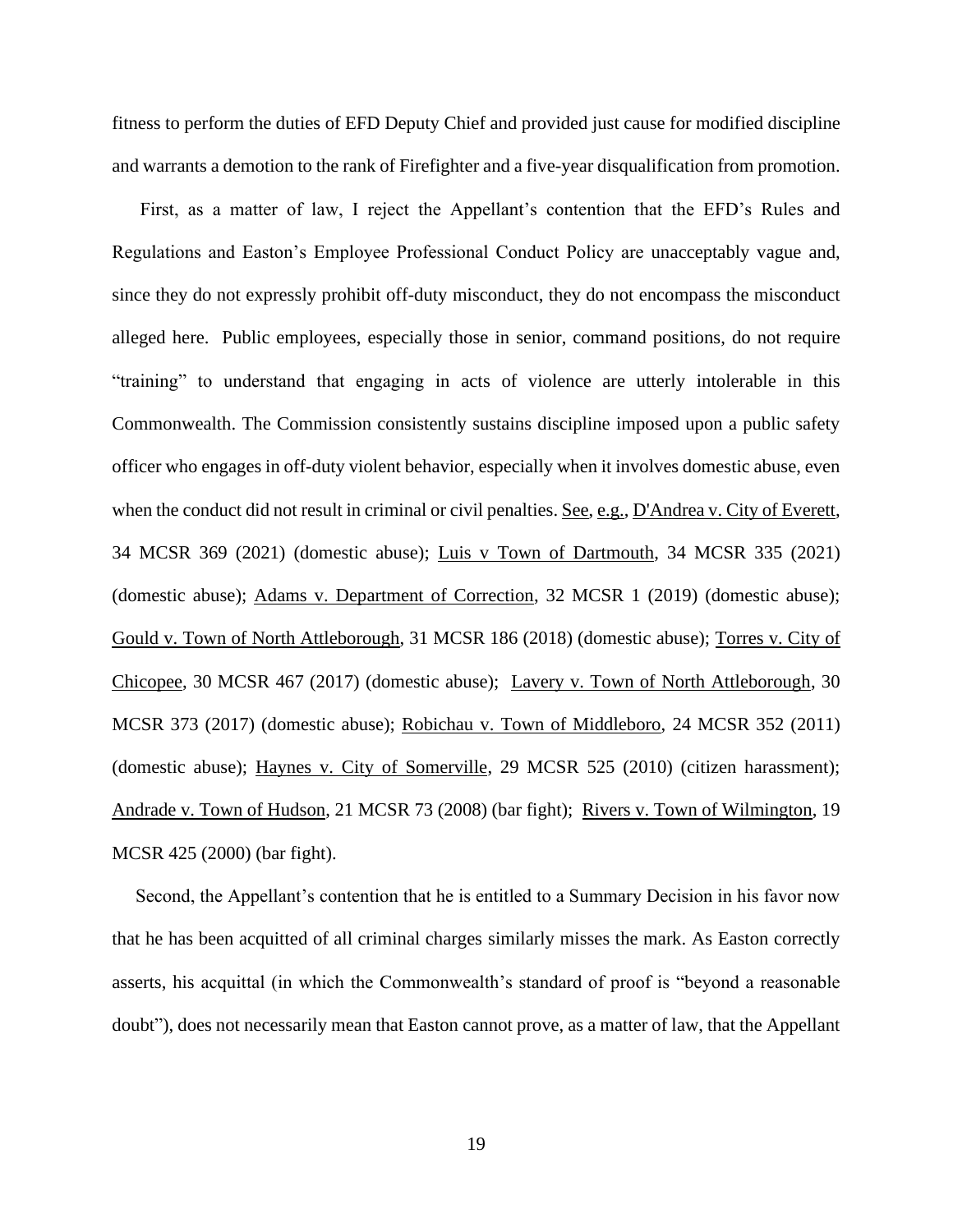did actually engage in assaultive behavior that justified his termination, under the "preponderance of the evidence" standard applied to de novo review by the Commission under civil service law.

Third, after giving a careful de novo review of the exhibits, the testimony of the witnesses, and guided by common sense and the correct rules of law, I conclude that Easton has not met its burden to establish by a preponderance of the credible evidence that it had just cause to terminate Dep. Chief Griffin for the off-duty conduct it labeled assaultive domestic violence and that formed the sole basis for his termination. In reaching this conclusion, I have noted his acquittal of all criminal charges, but rely solely on my own assessment of the credibility of the witnesses and the weight to be given to the evidence presented to the Commission in preparing my findings of fact set forth above and determining whether those facts, as found by the Commission (without regard to criminal culpability), justified the decision to terminate the Appellant. For the reasons set forth below, I conclude that they do not.

I conclude that the Appellant's account of the events of January 26, 2018 makes more sense and it is consistent with other evidence in the record. The testimony from the Appellant and Ms. A. was consistent that both agreed that their romantic relationship had ended in a friendly manner and that there had never been any prior history of domestic violence. Dep. Chief Griffin reached out to her around 6:30 pm, sending her a copy of a message from his colleague. When she did not return his subsequent phone calls, at 8:15 pm, he left her a message: "Open the garage", which had been his way of letting her know he was coming over to see her. She texted back that "I know you're upset . . . Try to calm down . . . I'll call you in a little bit." Between 9:07 pm and 9:25 pm, she made several phone calls to him, and texted him at 9:13 pm, apologizing for ignoring him earlier and writing: "I'm here for you." The Appellant did not receive those messages as his cell phone went dead about 8:58 pm (when he sent Ms. A an email to that effect).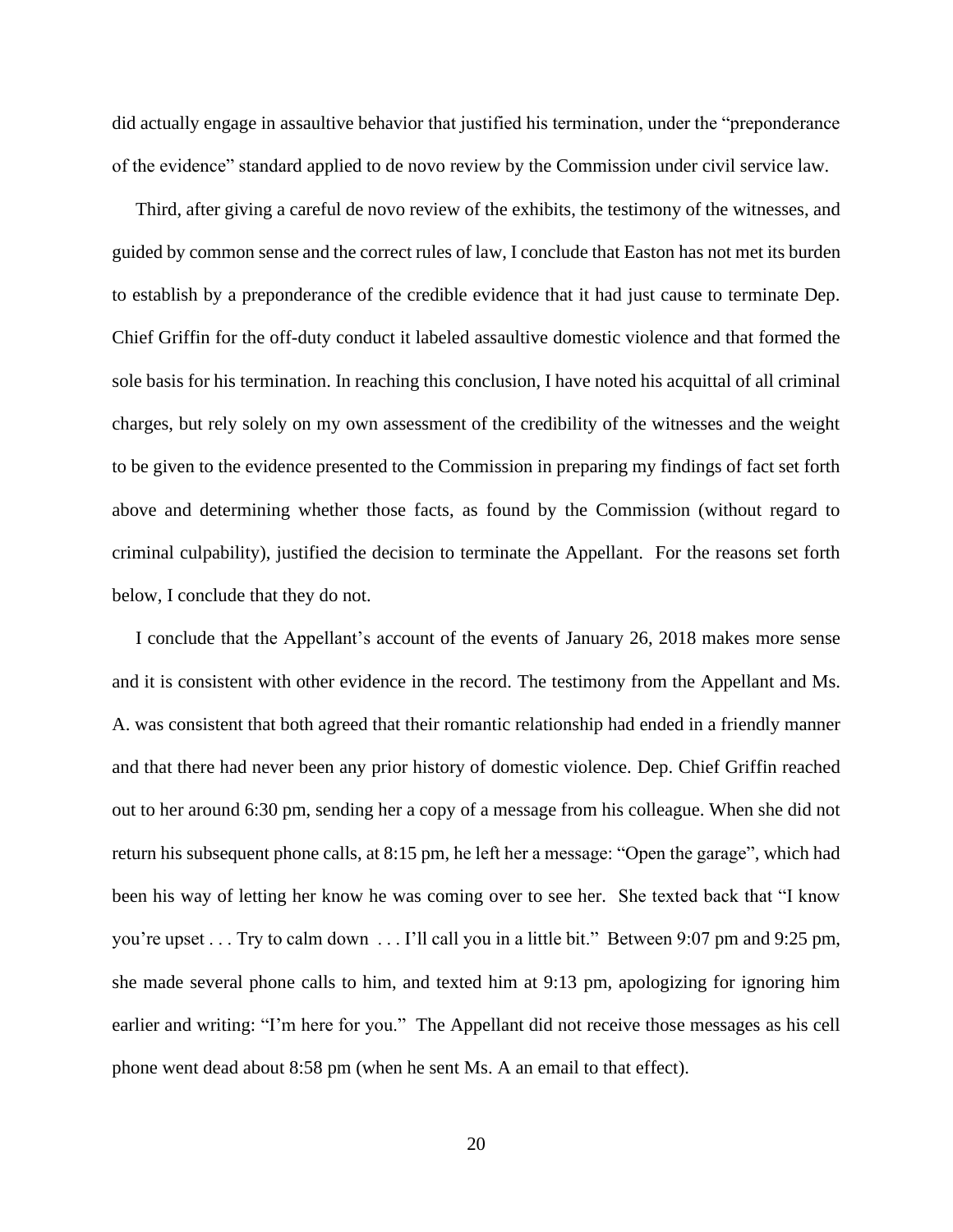Ms. A went out to pick up her son at school and I place their arrival home at about  $9:00$  pm. Prior to Dept. Chief Griffin's arrival, the son had something to eat, went upstairs, took a shower and went to bed (per the son's statement to the Attleboro Police).<sup>19</sup> He was asleep when Dep. Chief Griffin arrived and knows nothing of the encounter or the police responding to the scene. Ms. A got a beer, went into the living room, took off the concealed carry holster containing her loaded duty weapon and placed it on a table, and sat down on the sofa where she spotted the Appellant as he arrived and parked in her driveway about an hour later (shortly before 10 pm). They waved to each other, and the Appellant came upstairs to meet her.

The Appellant went into the living room and found Ms. A seated on the sofa with an open beer and her unsecured firearm nearby. He took the gun out of the holster, cleared it, brought it to the kitchen and placed it inside a cabinet over the refrigerator. Ms. A followed him and tried to recover her gun. When she reached for the cabinet above the refrigerator, the two engaged in a physical altercation in which Ms. A's clothing was torn, she cut her inner lip and suffered other bruises. I conclude that Ms. A was the initial aggressor in this brief altercation. Ms. A ran outside and the Appellant followed her out, seeing her on the street as he drove away. He had been with Ms. A less than 10 minutes, making the time of his departure somewhere around 10:00 pm to 10:10 pm.

It is not known when Ms. A returned to her condominium, but the first call she placed after the Appellant left was a phone call at 11:01 pm to an unknown person. She did not contact the Attleboro Police until about 11:08 pm, which would be about an hour after the Appellant departed,

 $19$  I find this timeline consistent with the fact that Ms. A engaged in numerous texts and phone calls from 9:07 pm until 9:40 pm, when she claimed to be on the road retrieving her son from school. It is also consistent with the son's account that he spent some time after getting home before he went to bed, which would not jibe with Ms. A's account that they had been home only 15 minutes or so before the Appellant arrived and the son fell asleep for the night.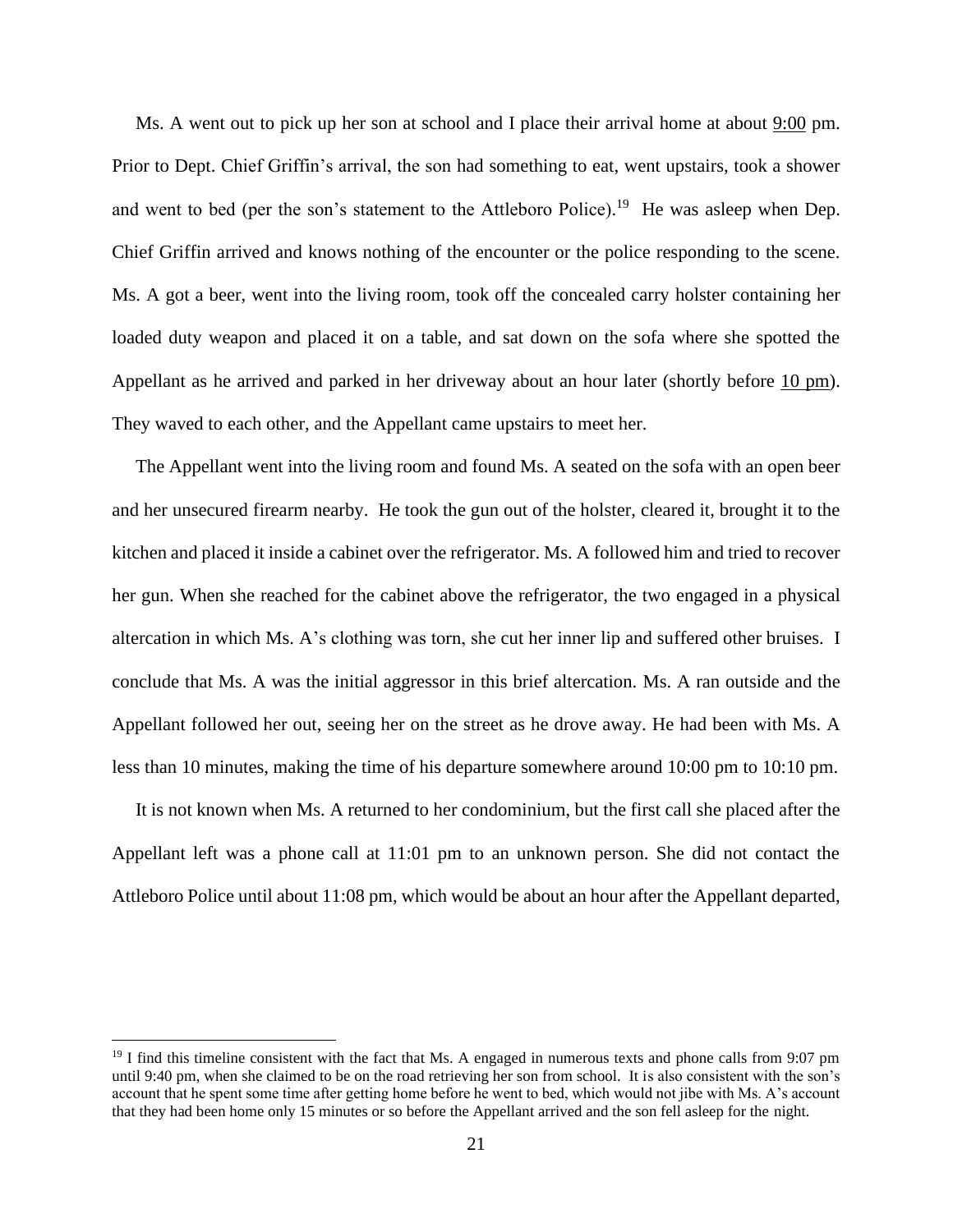most likely by calling the unrecorded business line.<sup>20</sup> Her initial affidavit made no mention of the most serious allegations that later surfaced about the Appellant allegedly putting her in a headlock, threatening her with a loaded gun, and intimidating her not to go to the police.

The Appellant voluntarily reported to the Attleboro Police Department early the next morning. He was promptly arrested and held in a cell, at which point he chose not to be interviewed by the police. He did let them know, however, that he did not steal Ms. A's gun and that she knew exactly where he had put it, which is precisely where she soon reported that she "found" it. $^{21}$ 

In contrast, I conclude much of Ms. A's account of the January 26, 2018 incident is not credible and is inconsistent with other evidence that I do find credible. As noted above, her timeline does not make sense but it is necessary to match her version of events from 9 pm to 11pm, in which she home only long enough to take a sip or two sips of beer, left her unsecured gun out a few minutes (not an hour), after her son came home, and went immediately to the police as soon as Appellant departed (when the incident actually lasted less than 15 minutes)..<sup>22</sup> She knew that her gun (with its ammunition) was in the cabinet above the refrigerator, and told Det. Lt. Cook that is where she "assumed" the Appellant would put it to keep it away from her son, yet she swore in her affidavits

 $^{20}$  No evidence of a 911 call was produced which would have documented and recorded the time and message. Ms. A said she did not recall if she called 911 or the business line. Given her position as a police officer, and the gravity of her complaint (stolen gun and domestic violence), her equivocation on this point leads me to infer that, more likely than not, she did NOT call 911.

<sup>&</sup>lt;sup>21</sup> Easton contended that the Appellant's failure to surrender to police when they surrounded his home and called for him to step outside the night before was evidence of his "consciousness of guilt". There was no confirmation that he was present at the time and, even if his presence were established, whatever slight inference, if any, of "consciousness" of guilt" that might be drawn from a failure to voluntarily present oneself to a group of armed officers (professional colleagues of Ms. A) in the "heat of the night", is outweighed by his subsequent voluntary appearance at the police station, his sworn testimony before the Commission, his choice to testify in defense at his criminal trial, and the other exculpatory evidence presented to me.

 $^{22}$  I note that Sgt. Campion, the last to arrive on scene, did not find Ms. A to be "intoxicated", presumably referring to having a blood-alcohol content above the legal limit. Although his observations do not rule out that Ms. A had drunk more than "one or two" sips of beer in the hour she had been home, it does lead me to infer that Dep. Chief Griffin's characterization of her as being under the influence (slurring her speech, unsteady, and glassy eye), was an exaggeration or misperception.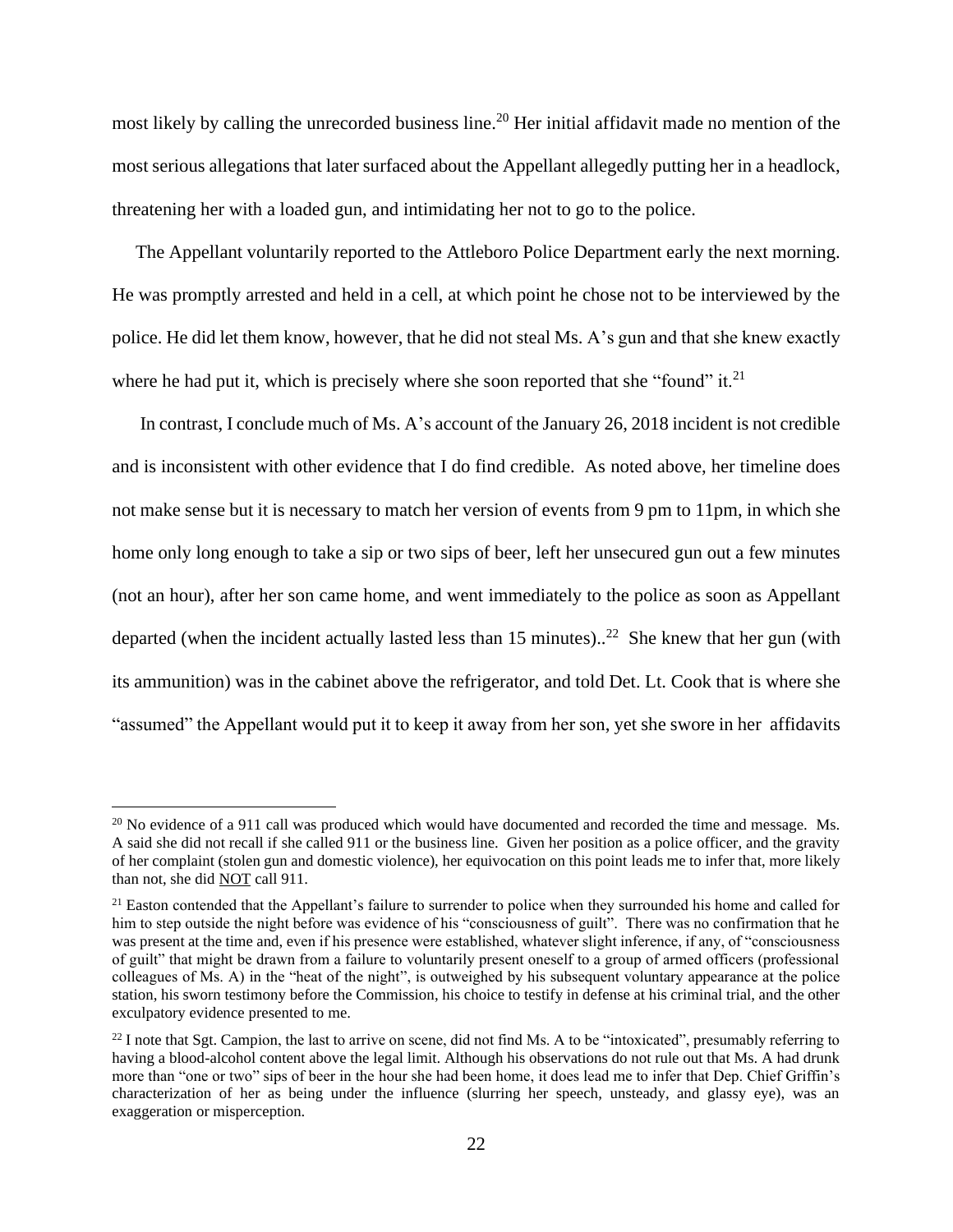filed in court that the gun was "nowhere to be found" that night, that she forgot to check the very cabinet she later said she "assumed" was where Dep. Chief Griffin would have put it. Her excuse for signing an affidavit that inferred her gun was stolen, while omitting any reference to the Appellant's alleged use of the gun to threaten her, was that the police were in a shift change and they "told me to hurry up and get something on paper." I do not find that explanation at all credible.

Similarly, I do not credit Ms. A's central thread that the Appellant came to see her without her assent because he was being "possessive and obsessive" and wanted her "f\*\*\*ing phone". They both acknowledged that that they each had moved on from their romantic relationship. His testimony, which is corroborated by the text messages and her own testimony, shows that the Appellant was not focused on their relationship, but rather went to seek succor from her after being insulted by one of his best friends and EFD colleague, and that Ms. A greeted him when he arrived.

Even by Ms. A's own telling, her accounting for how the Appellant handled her gun strains credulity. She would have them in an hour-long physical altercation and quarrel while he had a loaded gun, with no safety mechanism engaged, in his pocket most of the time. She would also have me believe that she watched him walk up the stairs to the bedroom level, toward her sleeping son, with the gun in his pocket and then fled the condominium. I do not believe any of that is true.

However, the encounter 2018 did not occur precisely as either Ms. A or the Appellant recalled and his behavior is not entirely beyond reproach. In fact, he demonstrated a disappointing lapse of judgment and leadership skills in a number of respects. His appearance at Ms. A's home for the first time since they their consensual romantic relationship ended without having her unequivocal permission, notwithstanding the apparent disconnect between them which prevented each from receiving messages from the other. He went to see her in an agitated state over a workrelated problem about which he had (inappropriately) shared details with her. After his arrival, he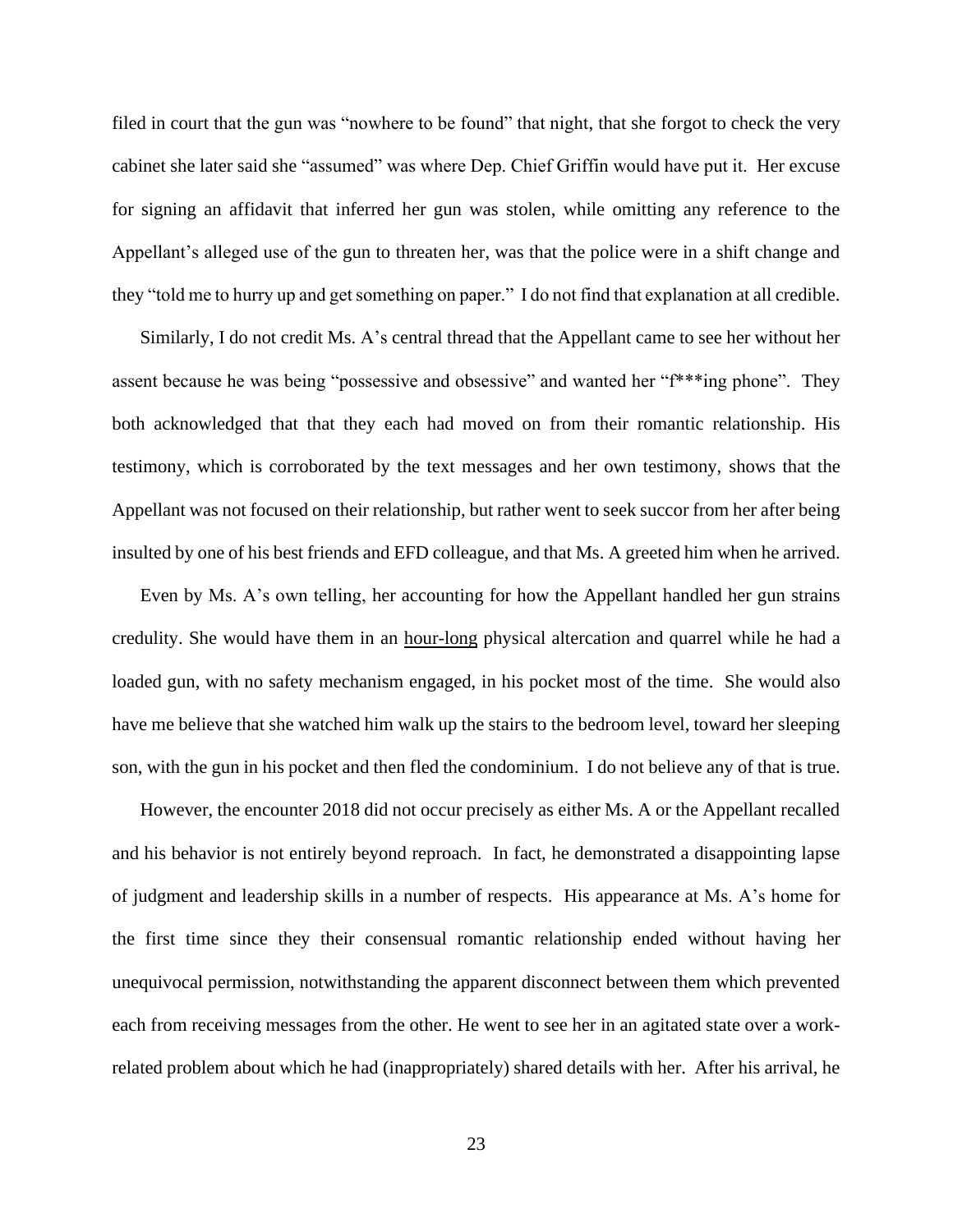continued to exercise poor judgment by unilaterally seizing her firearm and attempting to hide it without any prior effort to seek her compliance to secure it herself or call the authorities to ensure safety. It is not disputed that Ms. A had an open beer bottle next to the gun, but I do not find that the preponderance of the credible evidence established she was so impaired as to be unable to control the weapon safely. The Appellant was the only witness to claim that to be true. Indeed, if she had been that significantly impaired, his behavior in placing the gun where she "knew" he had put it, and then leaving her home alone, is equally as problematic. I conclude that he wholly misperceived the situation, resulting in a physical altercation that got out of control, rather than calling the authorities to assess and handle the situation safely. Rather than exercise the leadership skills expected of a senior public safety officer to take steps to de-escalate a conflict, he escalated it, which was another major mistake of judgement. I take notice that I received no clear explanation from either the Appellant or Ms. A why she fled after he told her he was about to leave himself. Although I have taken account of that gap in their testimony, and it does not change my conclusion that Ms. A, not the Appellant, was the aggressor and initiated the physical confrontation, it does further support the inference that the Appellant misperceived how tumultuous and out-of-control the situation had become and his failure to accept any responsibility whatsoever for his own poor judgment that contributed to the escalation, rather than the de-escalation of the conflict demonstrates that he does not fully appreciate his serious lapse in judgment.<sup>23</sup>

 $23$  I have considered the views expressed in the dissent that would place more weight on this unexplained gap in the evidence, along with other facts, and correspondingly would conclude that the Respondent met its burden to prove by a preponderance of evidence that the Appellant engaged in domestic abuse. I stand by the analysis I have set forth above. In particular, I do not find the hearsay and uncorroborated statements in the report of Officer Charette, who was not called to testify; an isolated 2015 verbal reprimand; photographs taken the following day (which appear to show a minor cut to the interior of Ms. A's lip, but are inconclusive evidence that the Appellant struck a blow to her mouth or otherwise assaulted her); or the damage to Ms. A's clothes absent physical or photographic evidence, sufficiently probative to outweigh the weight of the other credible testimony and documentary evidence that, as a whole, discredits Ms. A's version of the incident and her claim to being the victim of a domestic assault.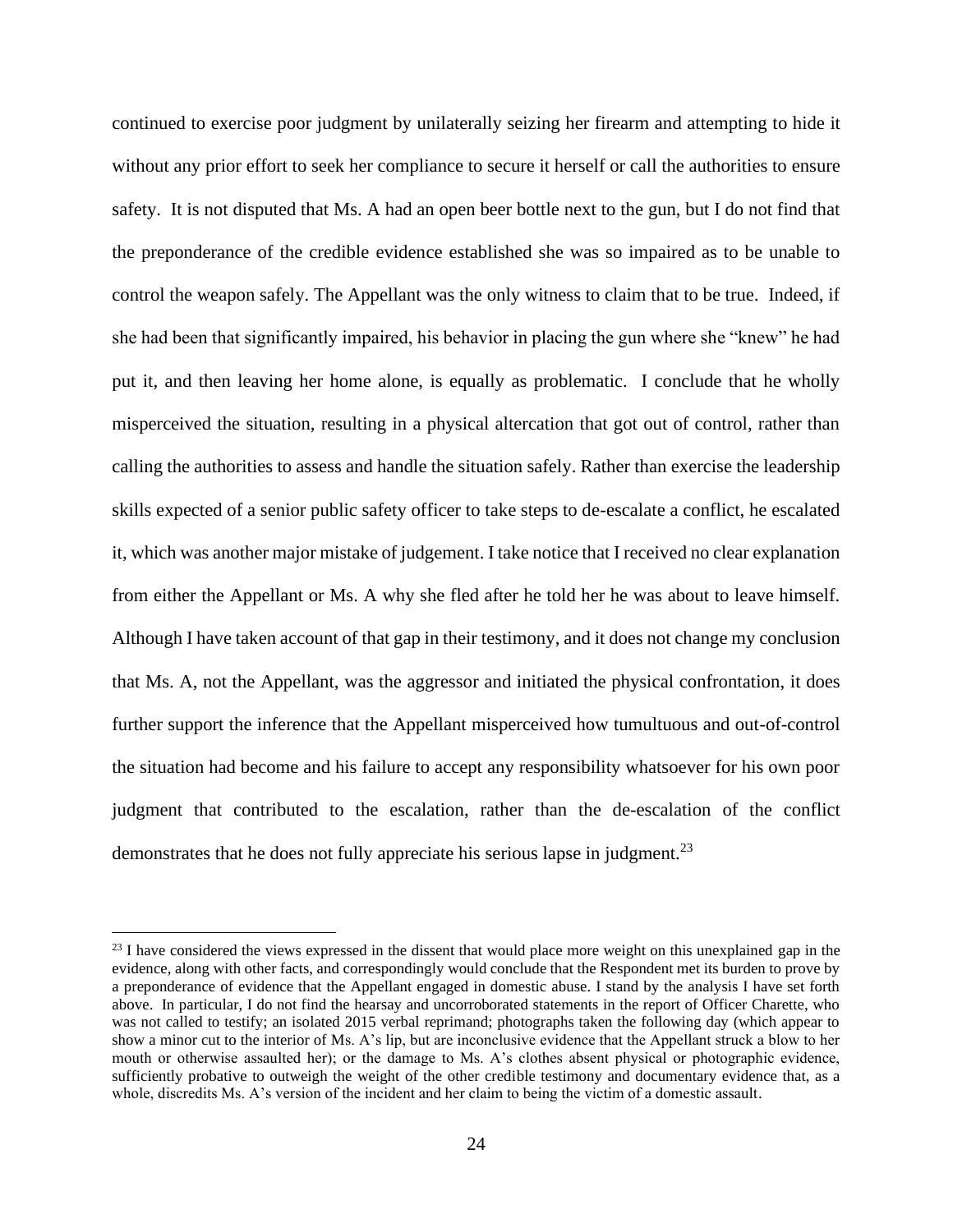## Modification of the Discipline

Having concluded that the facts, as found by the majority of the Commission after a de novo hearing, differ materially from those upon which the EFD relied to justify the decision to terminate the Appellant, I must consider whether the circumstances, as found by the Commission, warrant allowing the appeal or, alternatively, a modification of the penalty. As explained above, the preponderance of the credible evidence does not establish that the Appellant's misconduct rose to the level of domestic assaults as charged but I am persuaded that it shows a sufficient level of poor judgment and lack of candor that cannot be tolerated in the second-in-command of a municipal fire department and that it warrants a demotion from his position as a senior-level commander.

Finally, I have taken account of the Appellant's failure to testify at the appointing authority hearing. Ordinarily, the Commission exhorts an appellant to present a defense at the appointing authority level and failure to do so may result in taking an adverse inference against the appellant. Here, however, I find that failure to testify deserves diminished weight when considered together with the facts that the Appellant did testify under oath before the Commission (while his criminal case was still pending) and put himself in jeopardy by testifying on his own behalf at the criminal trial, resulting in his acquittal.<sup>24</sup> Under these circumstances, I do not find that the failure to testify at the appointing authority hearing sufficiently probative to change the result that I conclude must be reached after my de novo review of all of the credible evidence presented to the Commission; namely, that the basis for his termination based on alleged assaultive behavior has not been proved by a preponderance of the evidence. I have, however, considered the Appellant's failure to testify

 $^{24}$  I note that, the date for the evidentiary hearing in this appeal was initially set so that it occurred after the scheduled date for the Appellant's criminal trial. Although, as it turned out, as a result of the COVID emergency the Commission was able to resume evidentiary remote hearings sooner than the judiciary was able to resume jury trials. I do not discount the Appellant's decision not to testify at the appointing authority hearing as a tactical decision by counsel which, while it does not vitiate the ability of a fact-finder to draw an adverse inference from that decision, it does bear on what weight, if any, to give to such an inference, after taking it into account, along with all the other relevant evidence I received during the de novo hearing before this Commission.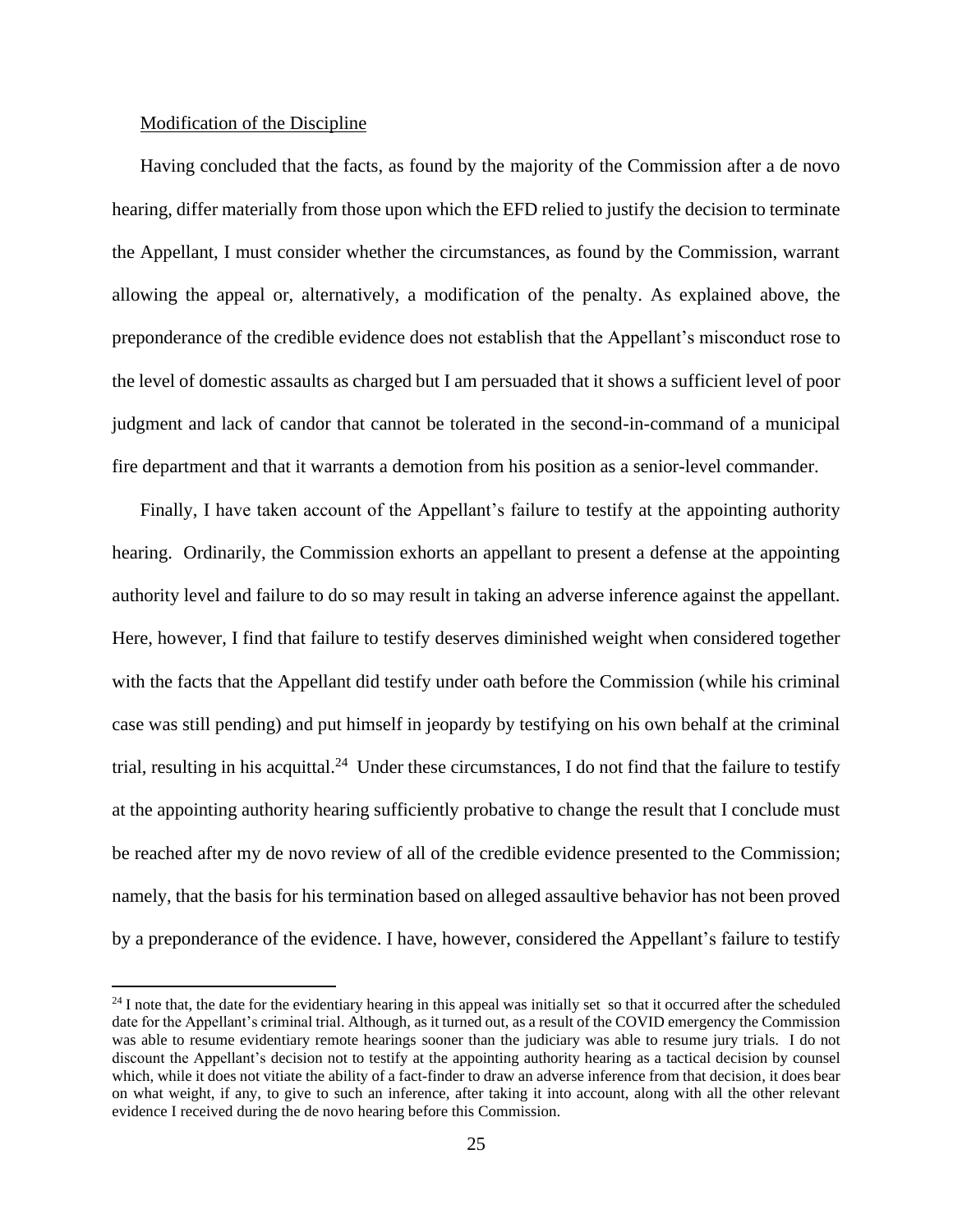at the appointing authority hearing in deciding what modification of the level of discipline, short of termination, is appropriate under the facts found by the Commission. The Appellant's failure to cooperate in an official investigation, coupled with his poor judgment described above, warrants not only his removal from any leadership position within the EFD but a temporary five-year disqualification from seeking promotion within the EFD.

In sum, I conclude that the preponderance of the evidence fails to establish that the Appellant initiated an assault against Ms. A or threatened her with a loaded weapon, which the termination letter asserted were the reasons for discharging him from the EFD. His poor judgment in going to Ms. A's home at 10 pm for the first time eight days after ended their romantic relationship to discuss a work-related issue and then taking dangerous and problematic steps to separate her from her firearm and fending off her aggressive behavior, for which he does not acknowledge appropriate responsibility, does rise to the level of misconduct reasonably related to his fitness to perform the leadership duties of his position as the EFD's Deputy Fire Chief and does warrant the Commission exercising its discretion to modify the discipline from a termination to a demotion, plus a temporary disqualification from promotional opportunities.

#### **CONCLUSION**

For the reasons stated, the Appellant's appeal, Case No. D1-20-011 is hereby *allowed, in part.* The discipline of the Appellant, Timothy Griffin is modified from termination to a demotion.. to the position of Firefighter. He shall be reinstated to the EFD in that position of Firefighter, effective January 11, 2020, without loss of other compensation or benefits available to him in the position of an EFD firefighter. He shall be eligible for promotion no earlier than February 1, 2027. Civil Service Commission

\_\_\_\_*/s/ Paul M. Stein*\_\_\_ Paul M. Stein, Commissioner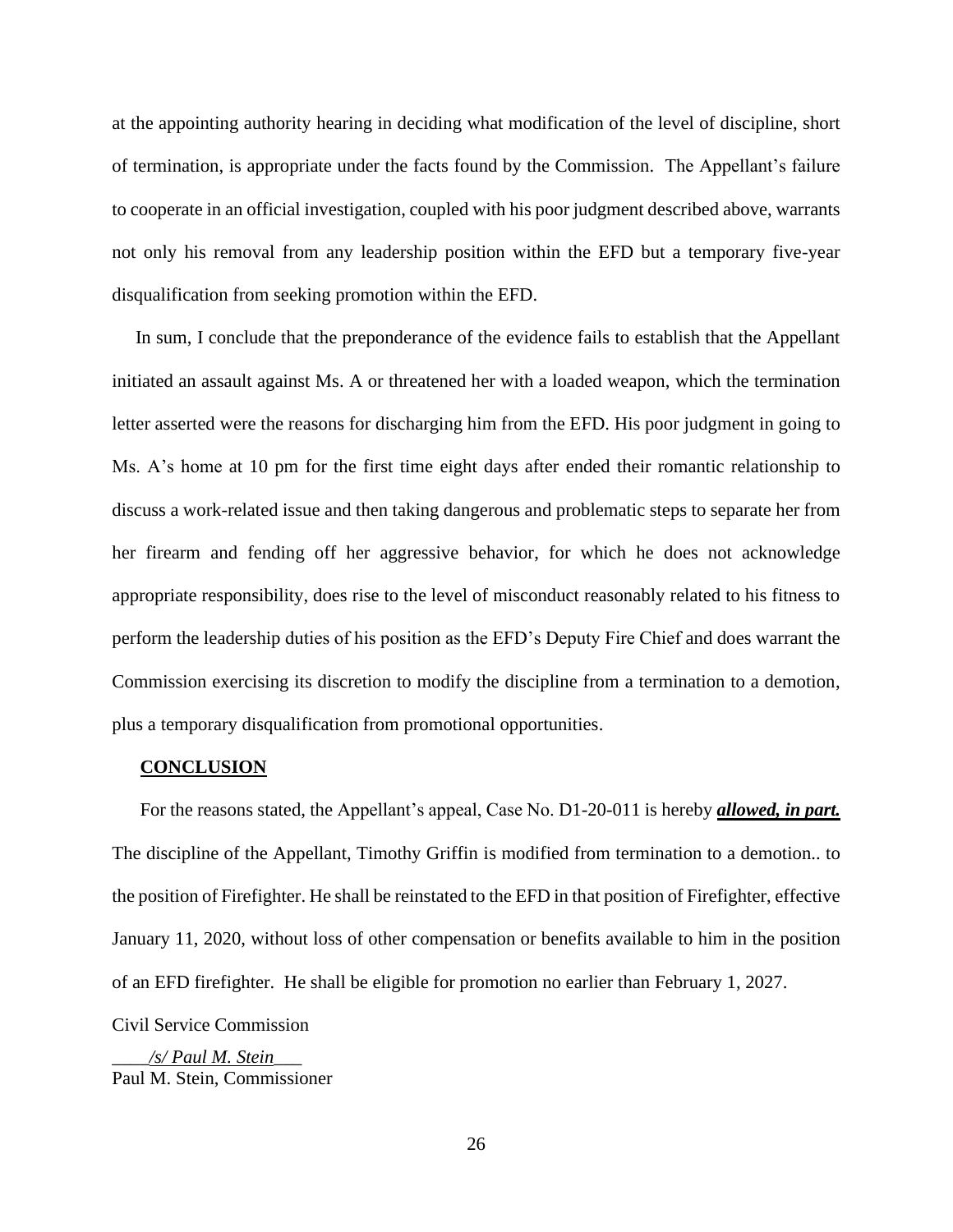By a 3 to 2 vote of the Civil Service Commission (Chair Bowman – No; Commissioner Camuso – Yes; Commissioner Ittleman – No; Commissioner Stein – Yes; and Commissioner Tivnan – Yes) on January 27, 2022.

Either party may file a motion for reconsideration within ten days of the receipt of this Commission order or decision. Under the pertinent provisions of the Code of Mass. Regulations, 801 CMR 1.01(7)(1), the motion must identify a clerical or mechanical error in this order or decision or a significant factor the Agency or the Presiding Officer may have overlooked in deciding the case. A motion for reconsideration does not toll the statutorily prescribed thirty-day time limit for seeking judicial review of this Commission order or decision.

Under the provisions of G.L. c. 31, § 44, any party aggrieved by this Commission order or decision may initiate proceedings for judicial review under G.L. c. 30A, § 14 in the superior court within thirty (30) days after receipt of this order or decision. Commencement of such proceeding shall not, unless specifically ordered by the court, operate as a stay of this Commission order or decision. After initiating proceedings for judicial review in Superior Court, the plaintiff, or his / her attorney, is required to serve a copy of the summons and complaint upon the Boston office of the Attorney General of the Commonwealth, with a copy to the Civil Service Commission, in the time and in the manner prescribed by Mass. R. Civ. P. 4(d).

Notice: Joseph F. Krowski, Sr., Esq. (for Appellant) Marc L. Terry, Esq. (for Respondent)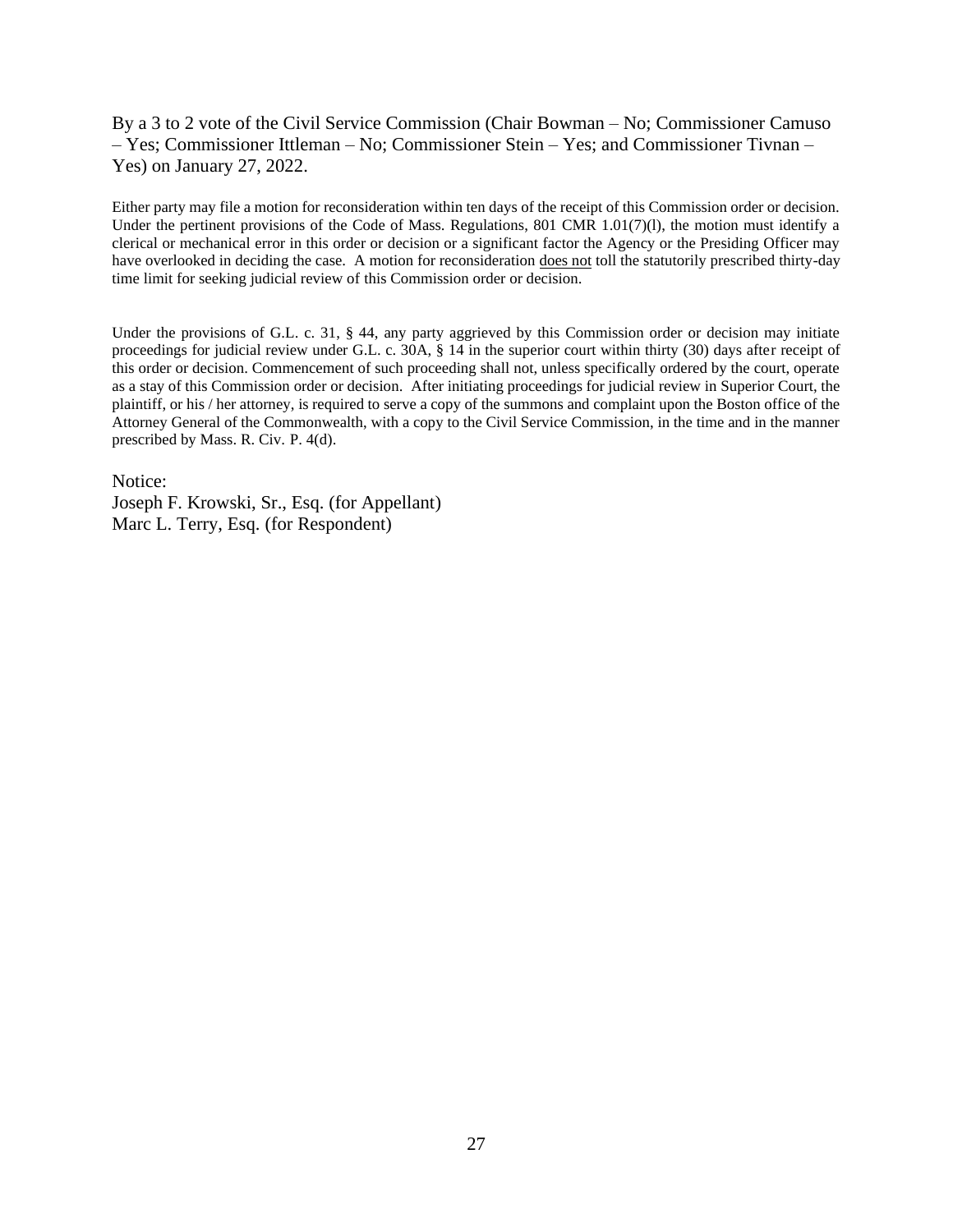# **COMMONWEALTH OF MASSACHUSETTS**

**CIVIL SERVICE COMMISSION**

One Ashburton Place: Room 503 Boston, MA 02108 (617) 979-1900

# **TIMOTHY GRIFFIN,**

Appellant **D1-20-011**

*v*. **TOWN OF EASTON**,

Respondent

## **OPINION OF COMMISSIONERS BOWMAN AND ITTLEMAN**

We agree with the majority's conclusion that, when a public employee engages in domestic abuse, particularly a public safety employee in a command position, his/her employer is justified in imposing discipline, up to and including termination. We see nothing in the majority's decision that wavers from the Commission's long held position on this point.

Here, in this admittedly difficult case, we respectfully reach a different conclusion regarding the question of whether the preponderance of evidence shows that the Appellant engaged in domestic abuse. While we defer to the thoughtful credibility assessments of the Commissioner who heard this appeal, we believe that the record, when viewed in its entirety, supports a conclusion by a preponderance of the evidence that the Appellant did indeed engage in domestic abuse warranting his termination from the Easton Fire Department.

Importantly, the Town made its decision to terminate the Appellant after conducting a local hearing in which both the Appellant and the alleged victim were given the opportunity to testify before a hearing officer. Ms. A testified at that local hearing and the Appellant did not. The Town's hearing officer heard unrefuted testimony from Ms. A that the Appellant, upon entering Ms. A's home around 10:00 P.M., demanded to see Ms. A's cell phone. When she refused, the Appellant, while searching for the phone, struck Ms. A and ripped her clothes. The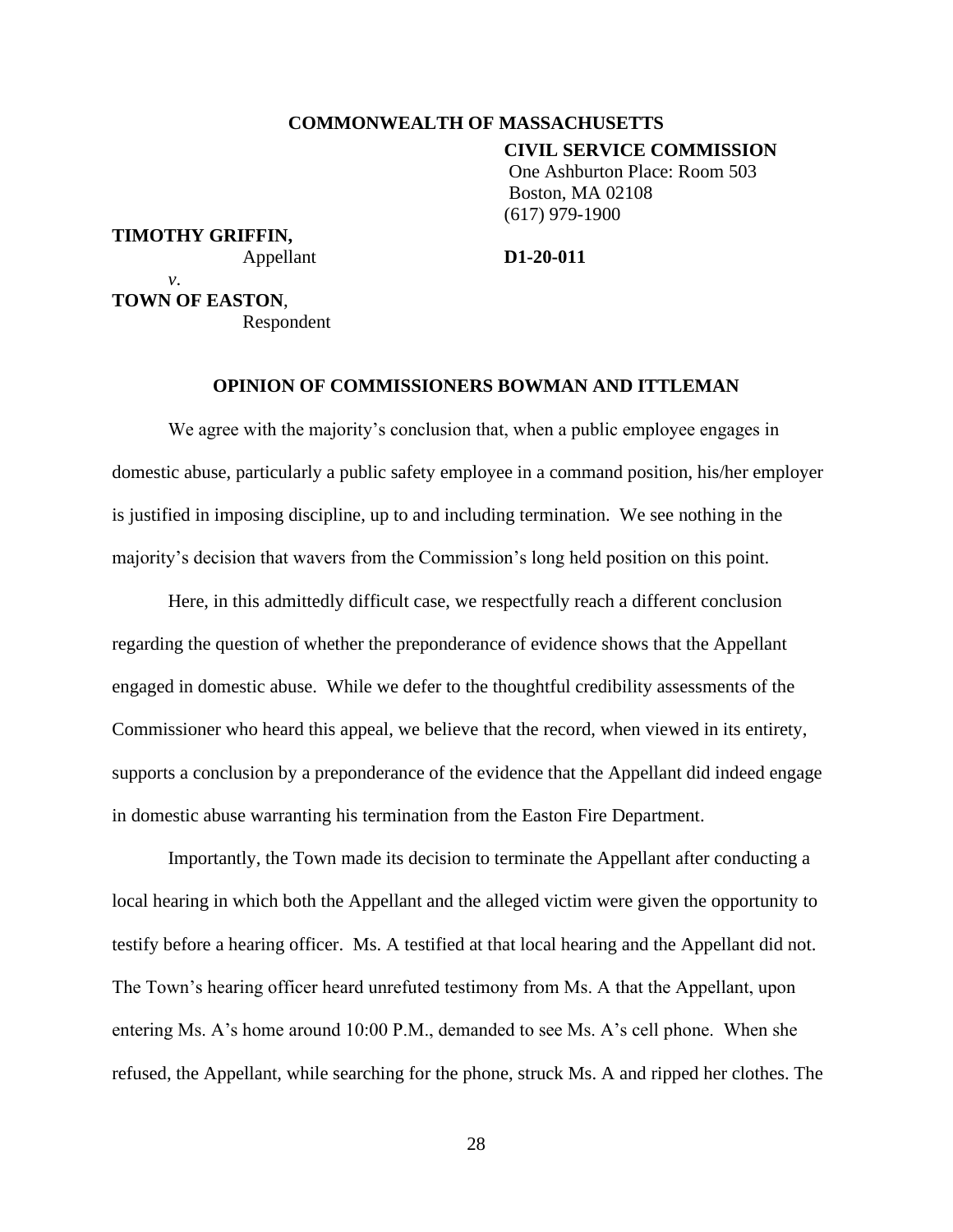local hearing officer also reviewed documentary evidence, including police reports and photographs, verifying that Ms. A's clothes were torn, she had a cut lip and there were red marks on her arms, wrist, hands, chest and neck. Again, the Appellant chose not to testify at the local hearing to refute Ms. A's testimony, the police reports or photographs. The Appellant also refused to participate in the internal investigation that preceded the local hearing that was conducted by an independent firm contracted by the Town, even after the investigator agreed to provide the Appellant, through counsel, with a list of questions in writing beforehand. The Town accepted the hearing officer's recommendation to terminate the Appellant.

At the hearing before the Commission, the Appellant, for the first time, offered a wildly divergent version of events, effectively arguing that Ms. A was the physical aggressor, he was engaging in self-defense and that Ms. A self-inflicted the injury to her lip. Even if the Appellant's testimony in this regard, which was never provided to the independent investigator or the local hearing officer, is accepted, there is no plausible explanation given regarding how Ms. A sustained marks on other parts of her body, how her clothes were ripped or why she fled her own home and called police that night.

Beyond the testimony of Ms. A, offered consistently at both the Town's hearing and the Commission hearing, other parts of the record paint a picture of what, more likely than not, occurred that night including, but not limited to:

- The Appellant has been disciplined in the past for a verbal outburst at work;
- The tone and tenor of the texts sent by the Appellant prior to his arrival at Ms. A's home that night and his failure to abide by her initial request not to visit her home.
- The above-referenced police reports and photographs.

29